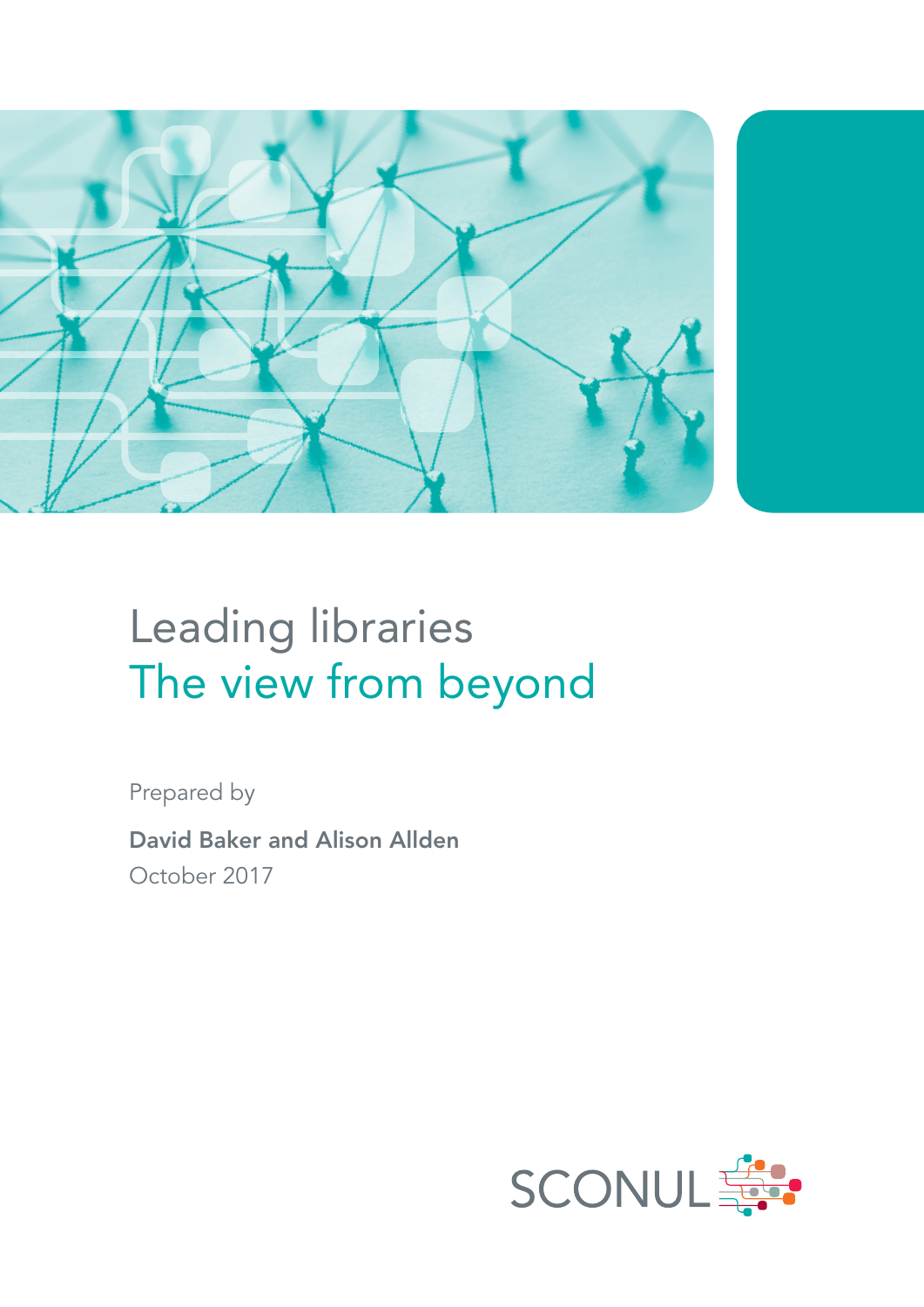© 2017 SCONUL

Published: October 2017



This work is licensed under a Creative Commons Attribution 4.0 International License. Suggested citation: Baker, D. and Allden, A. (2017). Leading libraries: The view from beyond, London: SCONUL https://www.sconul.ac.uk/publication/the-view-from-beyond

Contact the author:

SCONUL 94 Euston Street London NW1 2HA

info@sconul.ac.uk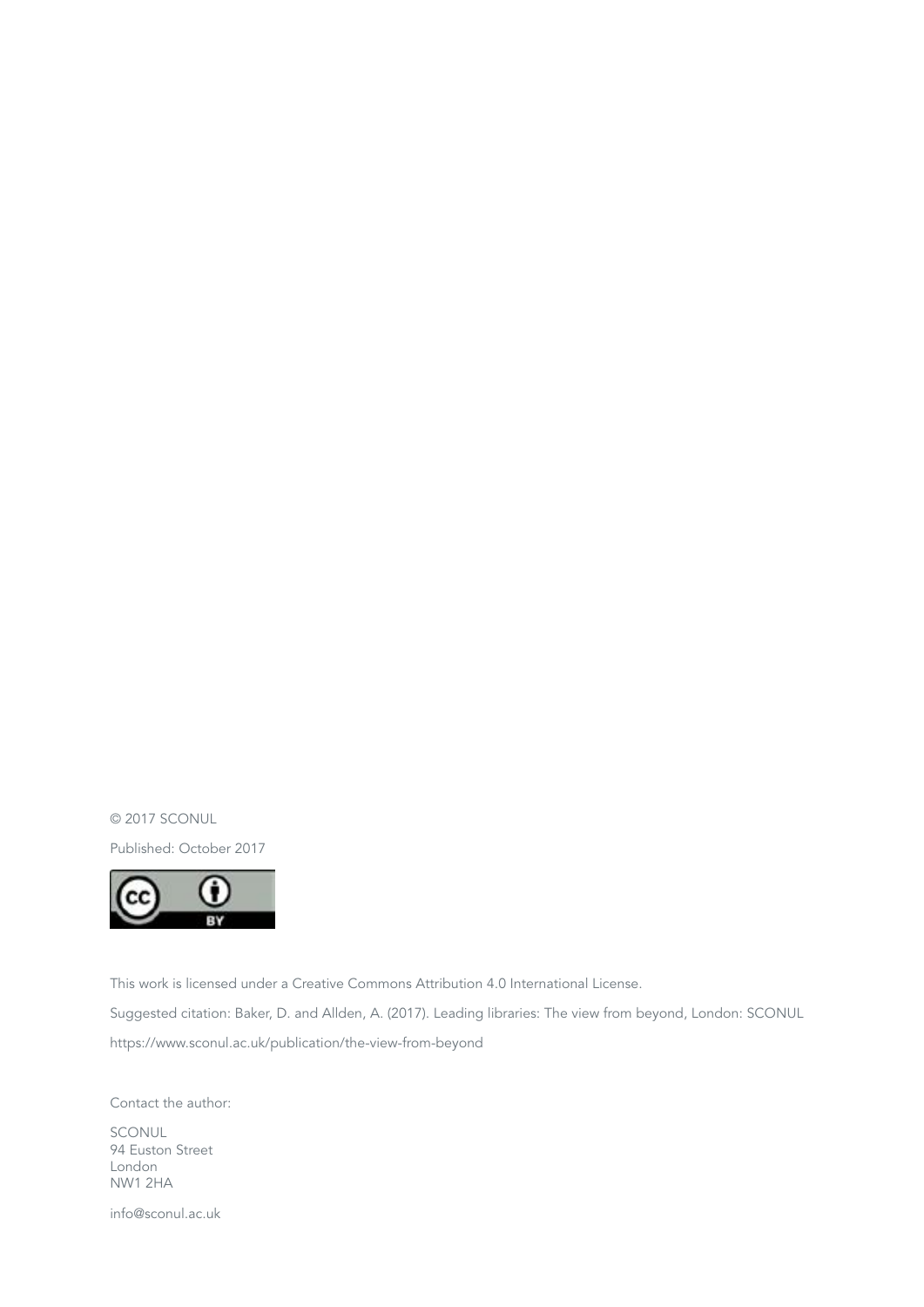## **Contents**

| Foreword   |                                                   | $\overline{4}$ |
|------------|---------------------------------------------------|----------------|
| Preface    |                                                   | 6              |
|            | 1. Interviewee profiles                           | 7              |
|            | 2. Status of the library and librarians           | 8              |
|            | 3. Policy and culture                             | 12             |
|            | 4. The decision to move abroad                    | 18             |
|            | 5. Professional support and development           | 21             |
|            | 6. SCONUL and other (library) professional bodies | 24             |
|            | 7. Advice to an intending university librarian    | 26             |
|            | 8. Future strategies for libraries and librarians | 29             |
| Appendices |                                                   | 33             |
|            | A1 Letter to interviewees                         | 33             |
|            | A2 Consultant biographies                         | 35             |

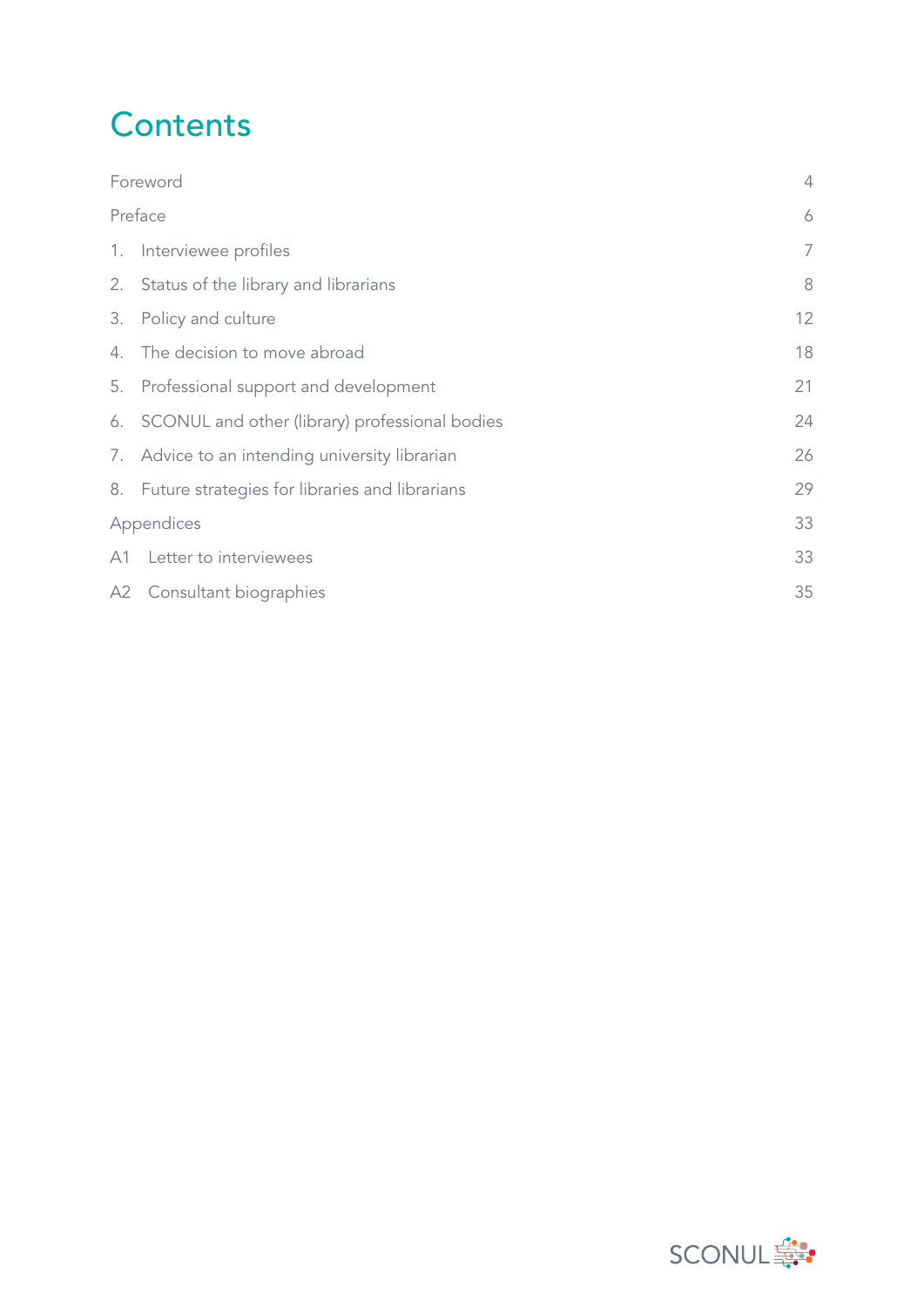## Foreword

In 2016 SCONUL established a Leadership Task and Finish Group to develop a range of initiatives to enhance the collective leadership capacity across SCONUL and to support individuals and groups of staff in member institutions in their leadership development.

At an early stage of this project we identified the value of an approach that supports reflections on leadership and assists academic library directors in gaining personal reach and strategic influence within their organisations and to guide the planning of their leadership development. The work is underpinned by various pieces of research including a literature review on leading in uncertain times and an investigation into the perspectives of executivelevel leaders in UK universities reported in, 'The view from above'. This work was scoped by a subgroup led by Jane Savidge (University of Southampton), and Roisin Gwyer (University of Portsmouth), and assisted by Michelle Anderson (University of Hull), and Jan Conway (University of the Creative Arts). SCONUL commissioned consultants Professor David Baker and Alison Allden OBE to undertake the literature review and conduct the research through a series of interviews. This work is published in two separate reports<sup>1</sup>.

During the development of this investigation, discussions with the SCONUL Board suggested that a further dimension to the work, providing a useful perspective for library leadership, would be gained by the addition of an international perspective to our understanding of the strategic position and impact of library leadership. As a result the current report was commissioned, based on a digest of a small sample of interviews conducted with library directors who have experience of working at leadership level in both the UK and abroad.

Areas explored include differences in the strategic position of the library, similarities and differences in how library leaders are perceived, views on the benefits of international experience, and the advice offered to other directors contemplating a move of this kind including views on the professional support available from sector organisations.

Although this piece of work was limited by time and resources to a very small number of carefully selected participants, it is based on detailed interviews with individuals who

<sup>1</sup> Baker, D. & Allden, A. (2017). Leading libraries: The view from above. Baker, D. & Allden, A. (2017). Leading libraries: Leading in uncertain times: a literature review

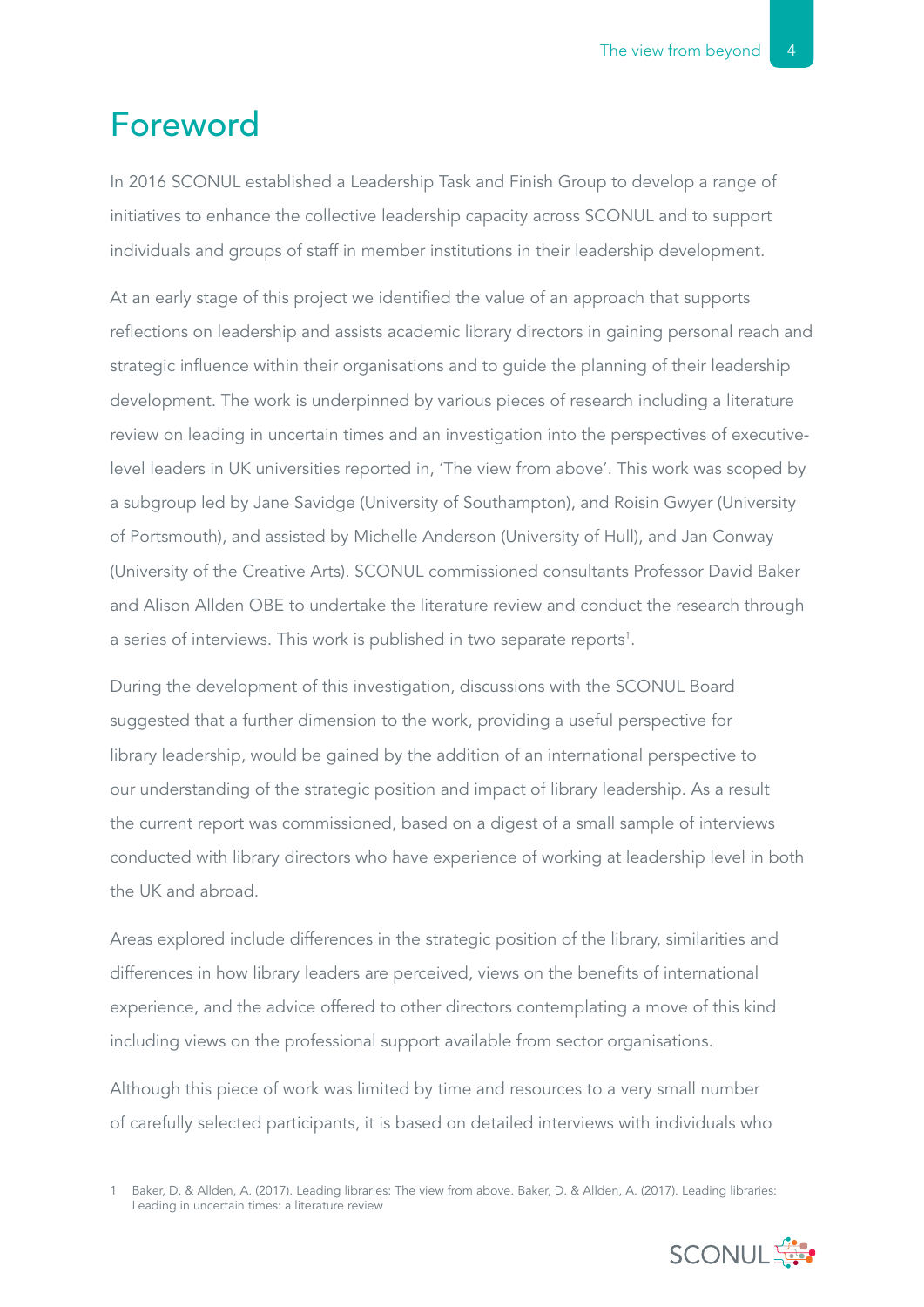have experience in one or more top-level strategic roles in academic librarianship in the international context. This report provides a rich seam of comment providing insight into the role, status, and impact of academic libraries and their leaders and offers an interesting perspective and some valuable nuggets of advice for the SCONUL leadership community and those who aspire to similar roles either in the UK or abroad. I am struck by how much the views correlate, complement, and enhance the themes of the larger and parallel research, 'The view from above' and by the sense that moving across continents has been an exciting and transformative experience. The snapshots in 'The view from beyond' indicate that leadership development and personal ambitions can be fulfilled by moving outward as well as upward.

We are grateful to the library leaders who were interviewed for their generosity in sharing their experience and views and for their time and support for this work, and to David Baker and Alison Allden for their commitment and enthusiasm in completing this additional investigation. I would like also to acknowledge the support from Ann Rossiter, Executive Director of SCONUL, the Executive Board, and the work of the members of the Leadership Task and Finish Group, in particular Jane Savidge and Roisin Gwyer, in shaping and directing this additional phase of the project.

## Alison Baud

Director of Library & Learning Services, Bath Spa University Chair SCONUL Leadership Task and Finish Group 2016 – 17 October 2017

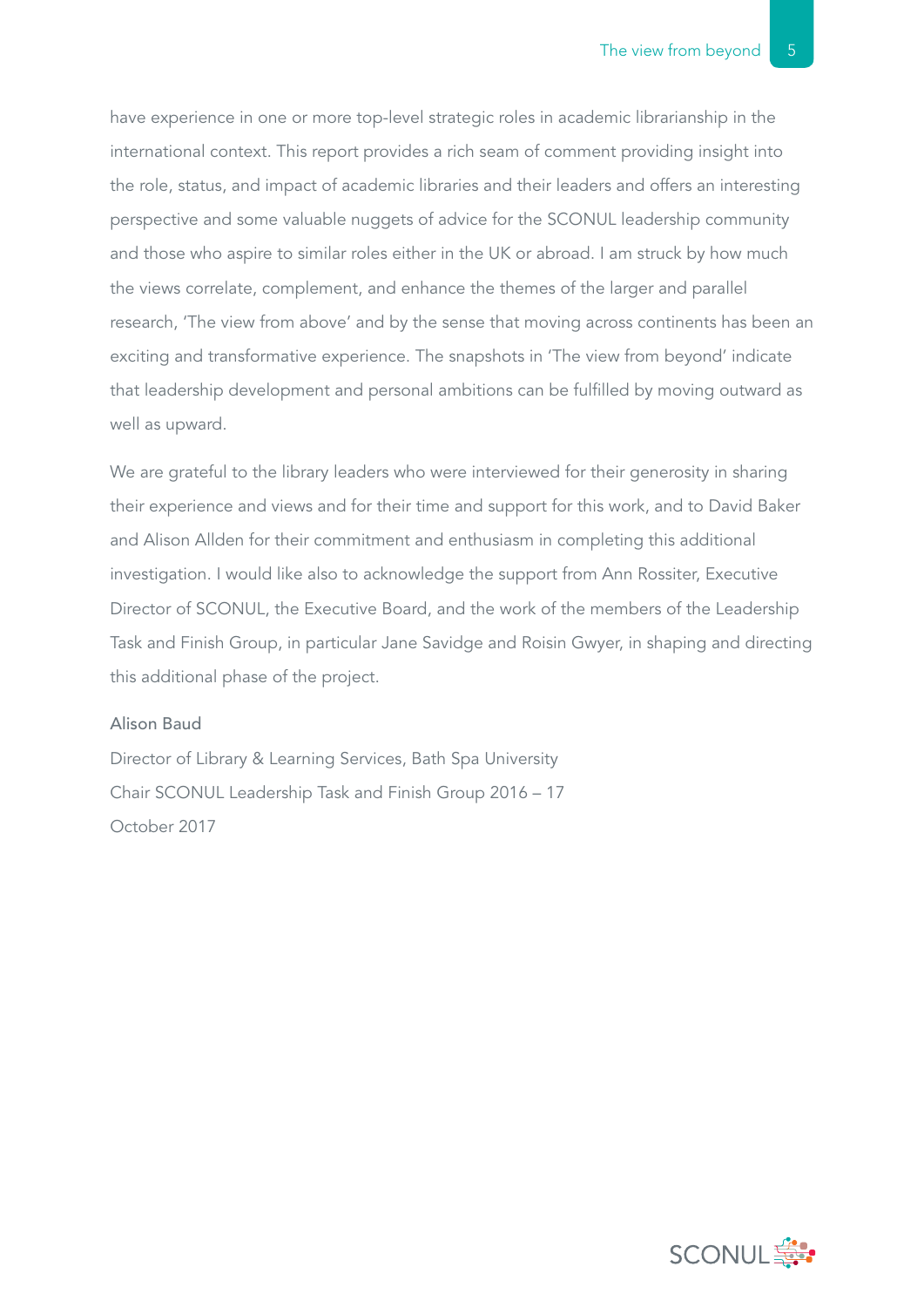## Preface

## Introduction

This document provides a digest of the interviews undertaken as the second phase of the work commissioned by the SCONUL Leadership Task and Finish Group and carried out by David Baker and Alison Allden, covering 'the view from beyond'.

## Approach

Six senior librarians were identified as potential interviewees in consultation with the SCONUL Leadership Task and Finish Group and were invited to participate. Appendix A1 provides the content of the introductory letter outlining the purpose of the investigation. The interviewees were either from the UK and had moved abroad or had moved here from other countries to join a UK university library or to take up a related strategic role.

Each person was interviewed and detailed notes were taken. It was made clear before the interview started what the ethical framework and boundaries of the research were to be and confirmation was sought and gained from all the interviewees to proceed.

Following the interview, the notes were written up, anonymised, and returned to the interviewees for comment and correction. The final versions, once agreed with the interviewees, were base-lined and lodged with the SCONUL office securely for the duration of this project.

## Presentation

This report summarises the six interviews. We have provided a digest of the interviews that reflects the words and tone of the interviewees, captured in the numbered text boxes. The text has been categorised and organised according to themes discussed and developed with SCONUL representatives, taking account of the parallel literature review and the earlier set of interviews of UK senior leaders. A commentary on the interviewees' responses has been provided as appropriate.

David Baker and Alison Allden August 2017

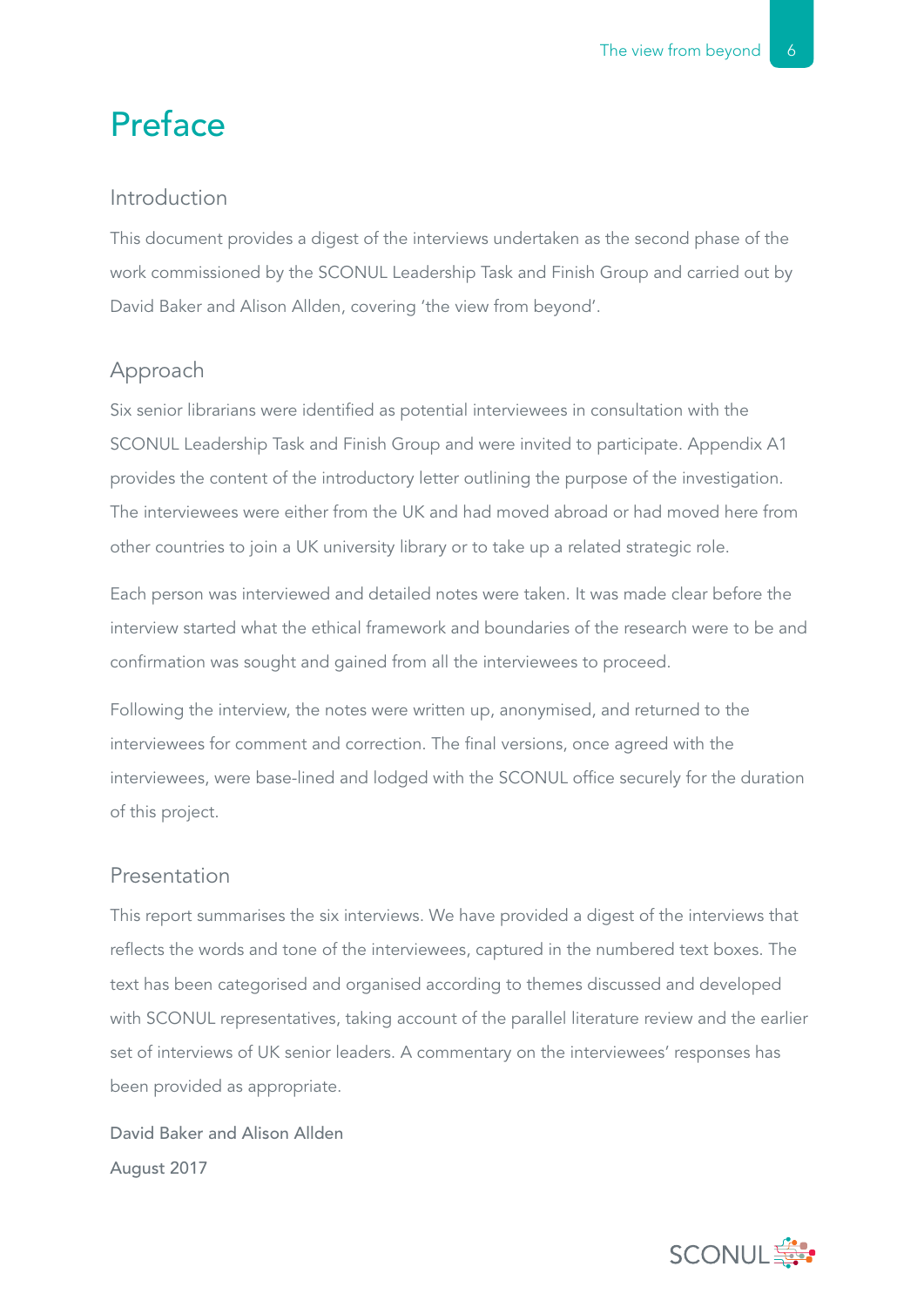## 1. Interviewee profiles

The interviewees all had significant experience in senior roles within libraries, both in the UK and internationally. Several had been headhunted for their current post. All reported to a very senior member of the institution in which they worked. Their posts are typically seen as both academic and administrative / managerial, though the UK libraries are more obviously regarded as central services and not academic units. All the interviewees were attracted by the opportunities and challenges that working in a different country and another culture would bring. One had prior knowledge of the place to which they moved because of family connections there. While all the roles focused on the library, one had a more significant portfolio across the institution in their current role. All the libraries were significant operations with national and international reputations and status.

The interviews provided helpful insights, enabling us to compare the position of libraries and librarians across the UK, Germany, USA, Hong Kong, and Australasia, based on the interviewees' experiences 'at home and away'. The observations about current leadership issues and the value of leadership development in these different countries were described, together with comparisons of the role of professional support organisations analogous to SCONUL in the development of senior librarians.

The interviewees explored the issues of leadership in the differing national cultures and the professional and personal challenges they faced when moving abroad. It was therefore possible from the interviews to glean advice on the opportunities and challenges of moving to library leadership roles abroad, either from or to the UK.

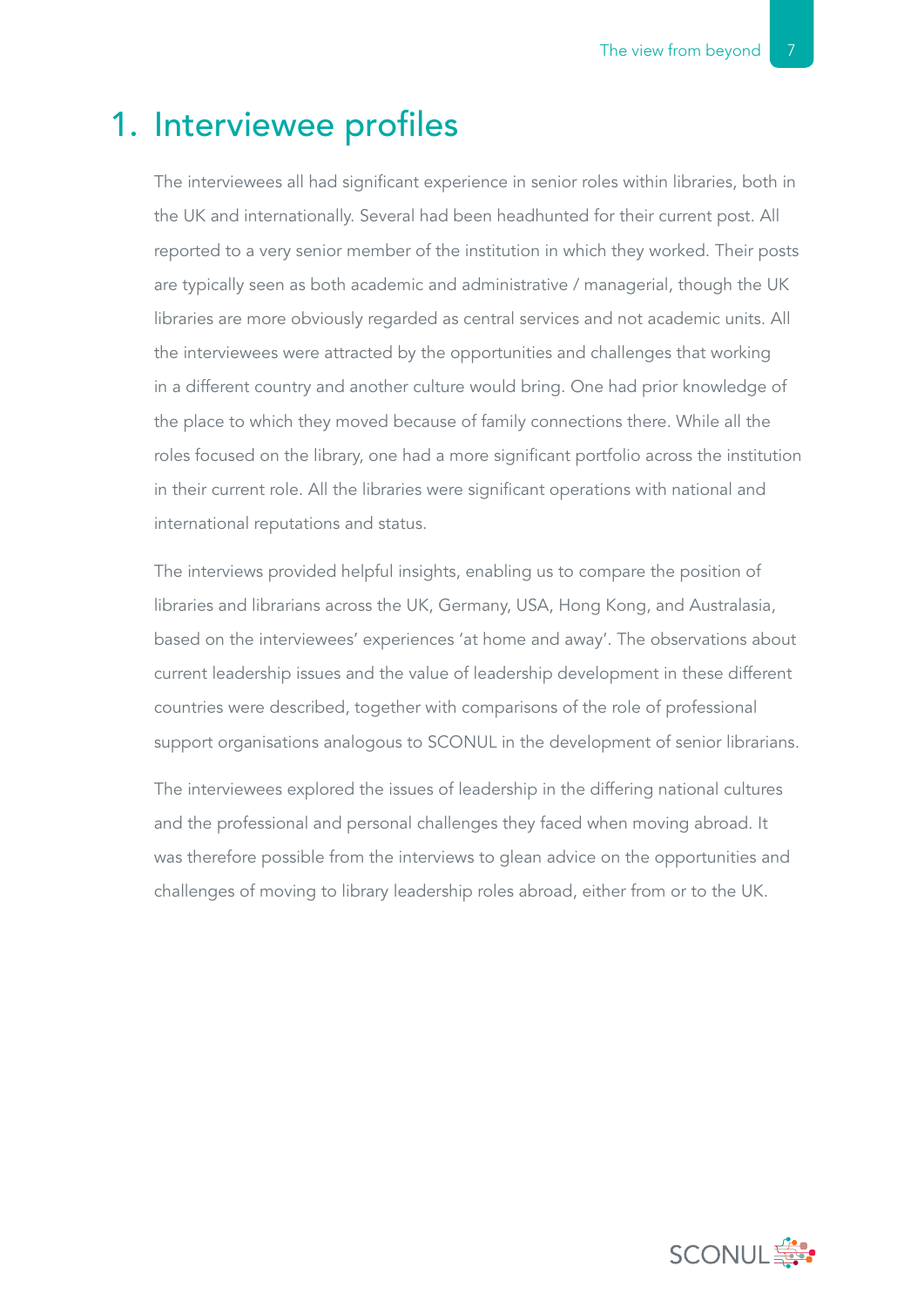## 2. Status of the library and librarians

There was a perception from some that the status of both the library and the librarian in an academic context was generally more valued in other countries. The expectation that the librarian would have a PhD or higher degree in librarianship or related disciplines was more prevalent abroad, particularly in the US. The library also tended to be associated more closely with the academic organisational structures in some of the countries represented whereas in the UK it is increasingly seen as one of the service departments.

## *Quote 1*

While it is unwise to over-generalise about the significance of the move and the differences between the UK and overseas experience the sense is that the library retains its status as 'mission critical' in Australasia.

#### *Quote 2*

The librarian is an officer of the university. There is no single view of how the library is perceived within the institution, though it is generally held in high regard. The university is very generous with funding and the interviewee has been able to fund a whole range of new initiatives, including digital developments such as a digital scholarship lab. [Hong Kong]

## *Quote 3*

Librarians in the US don't [always] have as much status as in the UK. Librarians report to their deans who then delegate that responsibility to an administrator. In consequence, librarians must fight for access to their president or their provost because of these attempts to delegate the library responsibility down the chain. Because of this, in some cases at least, the librarian has a diminishing voice within the academic community. The successful people are those who are expanding their roles. For example, in the US, the Dean of Libraries at the University of Illinois sits on the Deans' Council and was Acting Provost for several months. Librarians' skills in project and financial management come to the fore in these situations.

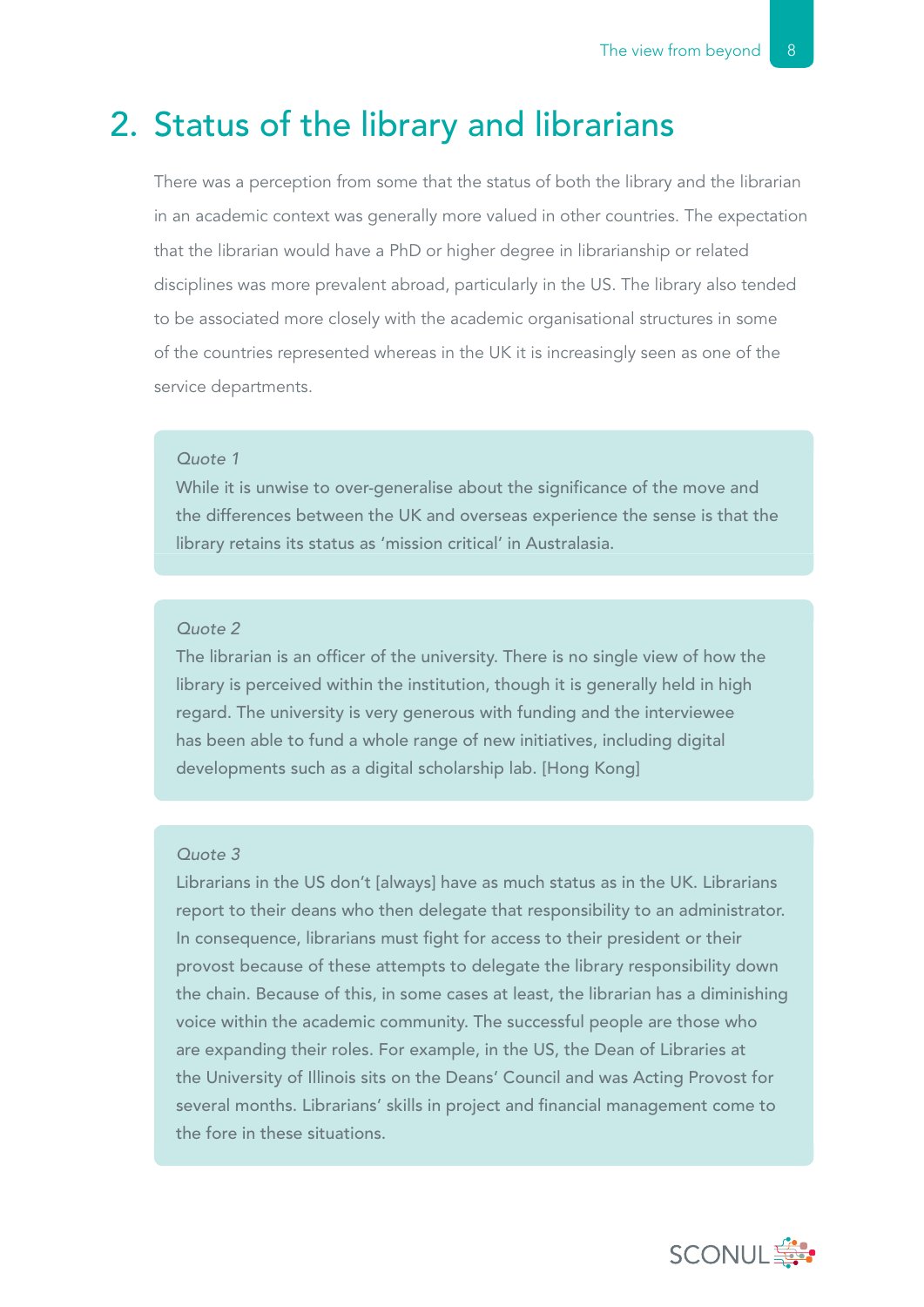There is not much difference in perceptions of the library from the top table between the UK and the States. The library is often left to the second layer down [in the UK] and the CEOs do not get involved in any real way. But they do take advantage of the positive view of the library by the students; 'our students love our library' is the general perception. The [CEO] is very proud of the new library at [location], but doesn't get it in terms of the collections… [They have] misperceptions at that level: they don't have to have the detail; they don't make many connections with the library, only with journals and research, but there is a lot more going on in terms of the library doing support for research and other areas.

Traditional library territory (e.g. learning space) is increasingly being provided by other services. In the UK, there is a trend towards combined services, incorporating the library, to support student learning and the student experience. This has inevitably led, in some cases, to dilution of the senior university librarian role. However, the distancing of the librarian from the most senior layers of the university leadership is also seen in other countries.

In some areas, the library is seen as less relevant to academic endeavour than previously.

#### *Quote 5*

The library [in Germany] remains a distinct department but there are some changes. Since 2002 it has been possible to apply for funding from the equivalent of the research council to encourage closer working and mergers with the IT / Computing Centre.

#### *Quote 6*

The library [in Australasia] is valued as transformational in the increasingly digital environment. So far there is not a sense of libraries going down significantly in profile in this context although there have been a number of converged services that bring libraries and other student services together, which brings opportunities and challenges.

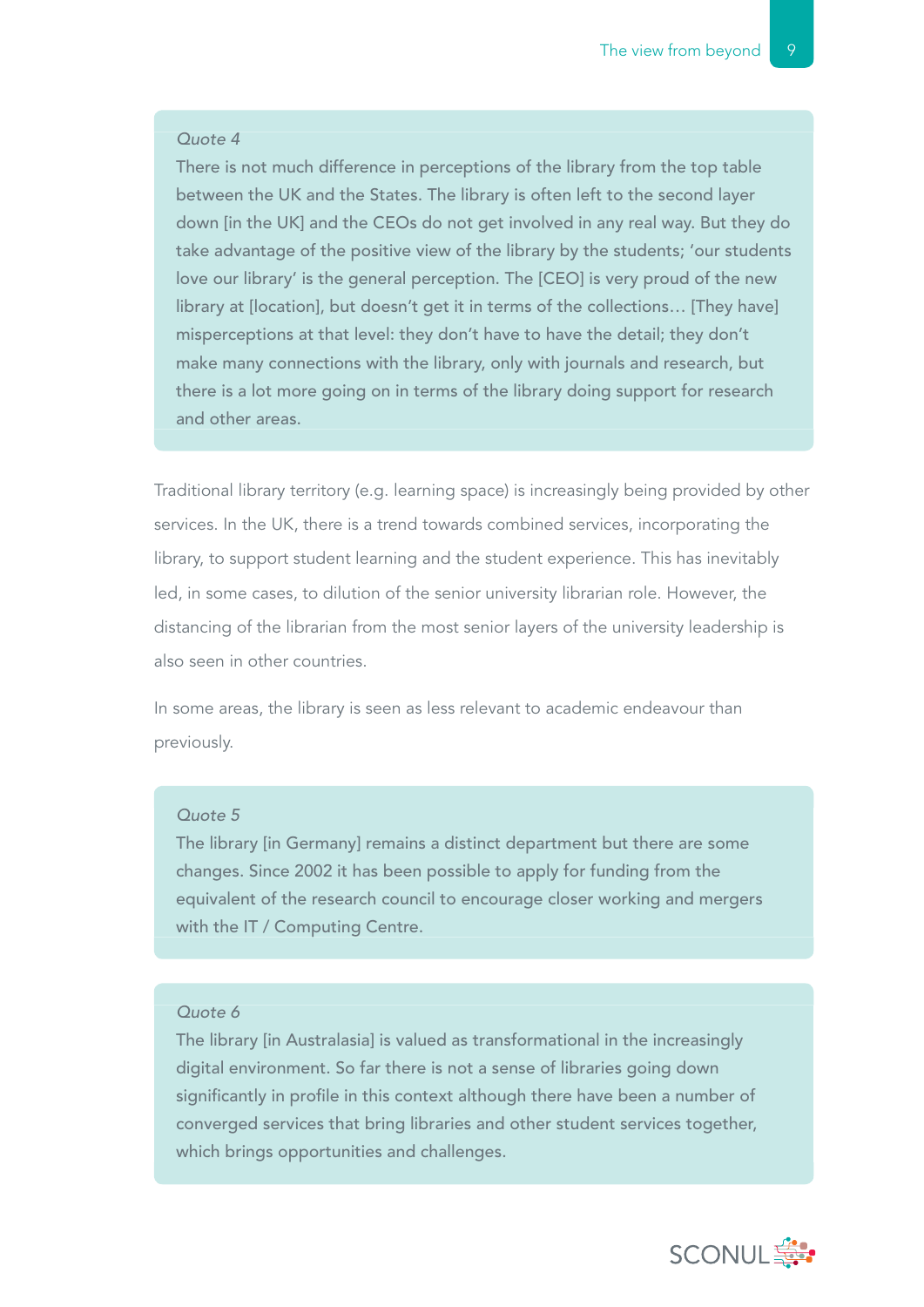There is now a sense at some places that new building and learning hubs are beyond the control of the library. The image of the library and what it means is no longer so clear. Do librarians still have a role? This is questioned.

#### *Quote 8*

It is notable that the library has lost the natural and life sciences – i.e. their professors no longer go to the library and therefore their support for the library is largely lost. They find it hard to explain or appreciate what the library now is other than the organisation that looks after the licensing of resources and provides space for students to study.

#### *Quote 9*

Achieving and maintaining a strong reporting line is indicative of the increasing challenge for the librarian to remain at a high strategic level. Changes at the top may provide opportunity for conversations around the positioning of the library and its reporting line. It tends to be seen as part of professional services and part of that executive management group. It is less common for the librarian to be part of the university executive board.

#### *Quote 10*

In Australasia it has been noticeable over recent years that there is increasingly demanding government policy and red tape. This has resulted in an expansion of the executive-level positions with multiple DVCs, PVCs and DPVCs. This may mean twelve or more round the executive table and as a result the librarian has often been pushed down. This contrasts with the historic role of the librarian who would once have been treated as a full professor.

#### *Quote 11*

The library is 'placed differently' within professional services. In the US, the library is typically part of the academic portfolio, with the university librarian reporting to the provost. That is the norm in the States, with at least 75–80% of libraries being part of the academic portfolio. Some library staff even have faculty status, or at least academic staff status.

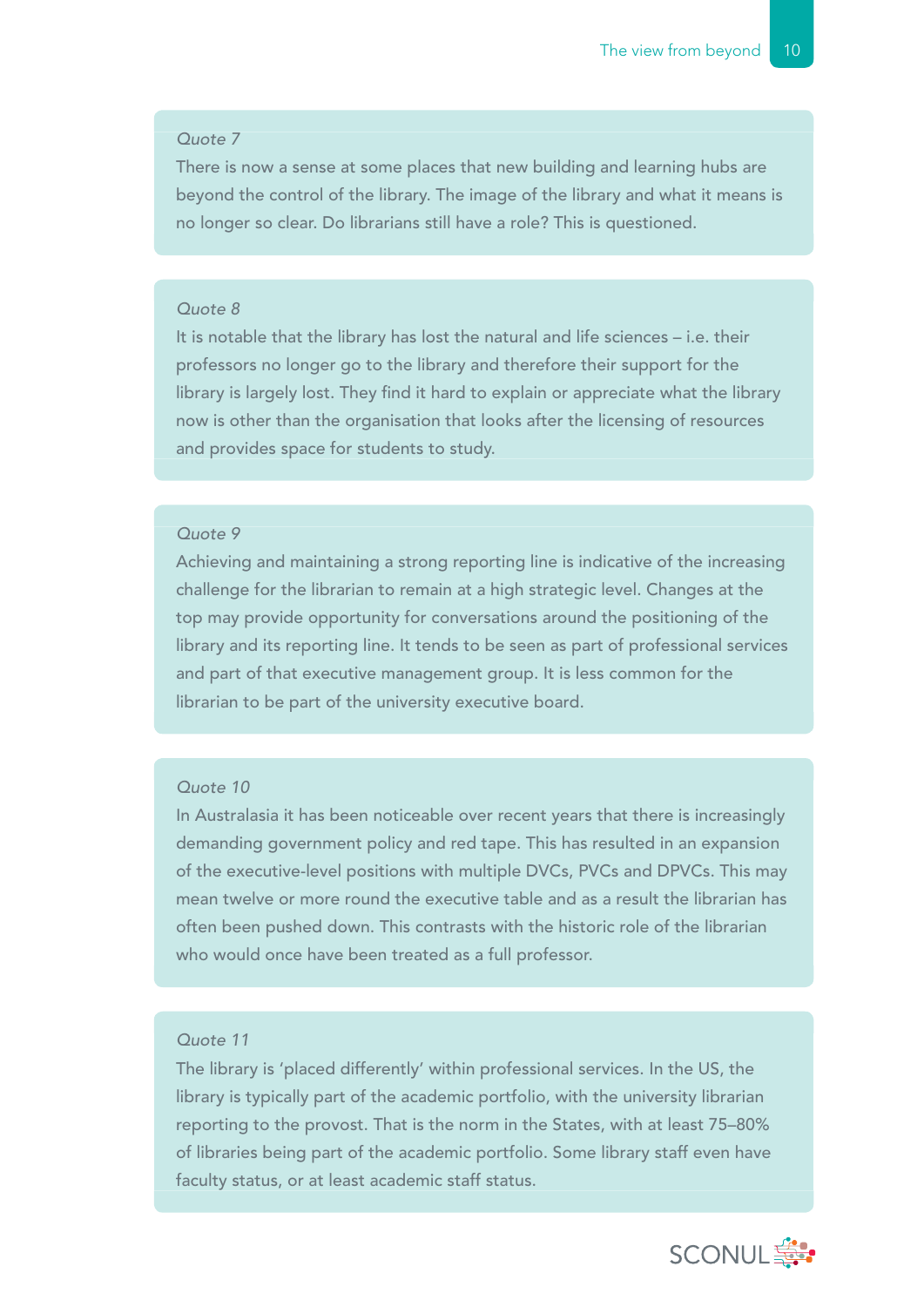It was suggested that librarians should work collaboratively rather than try to preserve territory.

### *Quote 12*

It is vital that library leadership demonstrates open collaborative leadership or you can be sidelined without it.

### *Quote 13*

In the UK, it used to be more difficult to get collaboration than in the US. But people are now much less concerned about sharing and collaboration, at least in the US. The lead has been taken by government agencies in the UK, whereas in the US it is more driven by the American entrepreneurial spirit.

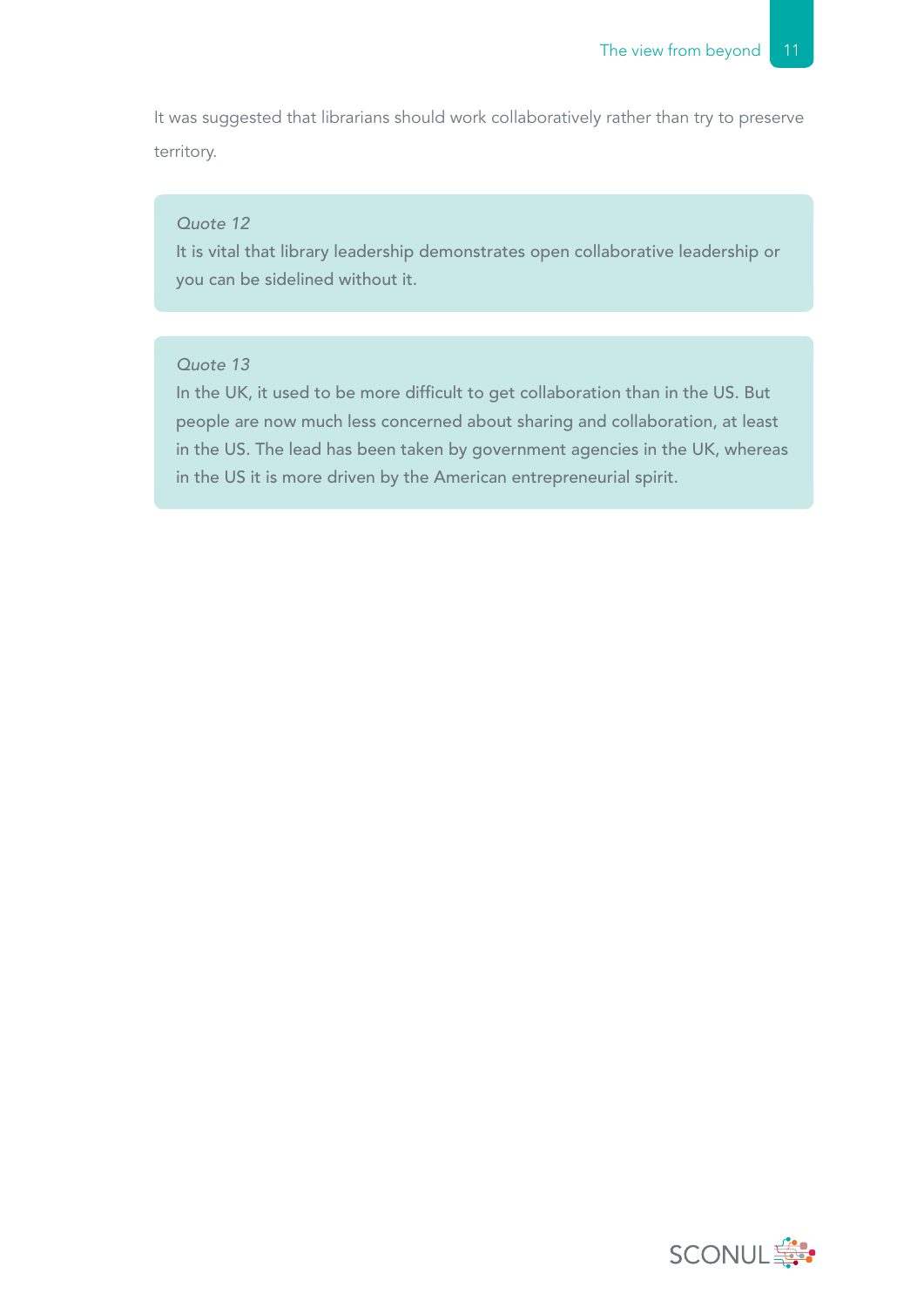## 3. Policy and culture

The impact of externally driven policy on libraries was mentioned in several contexts beyond the UK, especially Germany and Australasia. This is frequently the result of politically and economically driven agendas that are changing the way higher education is positioned nationally. Most significantly, this is creating the need for a much more business-oriented approach to management, moving the library away from the academic culture of the university.

#### *Quote 14*

One driver of change is the development of the campus environment. In this case the level of investment is not the major concern but the speed of response [in] improving the student experience [is]. This has to be set against investment in the research infrastructure. [Australasia]

#### *Quote 15*

The impact of rankings [has resulted in] a further drive in the push for efficiency and the use of benchmarking to assist with this… data-driven and evidencebased responses to external pressures are key. [Australasia]

## *Quote 16*

There was the need to build business capability as the government was pushing universities to become more business-like. In the UK, it is necessary to unlearn this approach and avoid overly managerial speak. There is still the sense that a more intellectual conversation, which is characteristic of a traditional university culture, is what is expected. In some respects, the business drive in [Australasia] went too far and lost the essence of what a university is. It is therefore important to lead within the culture of the country and the institution that you are working in.

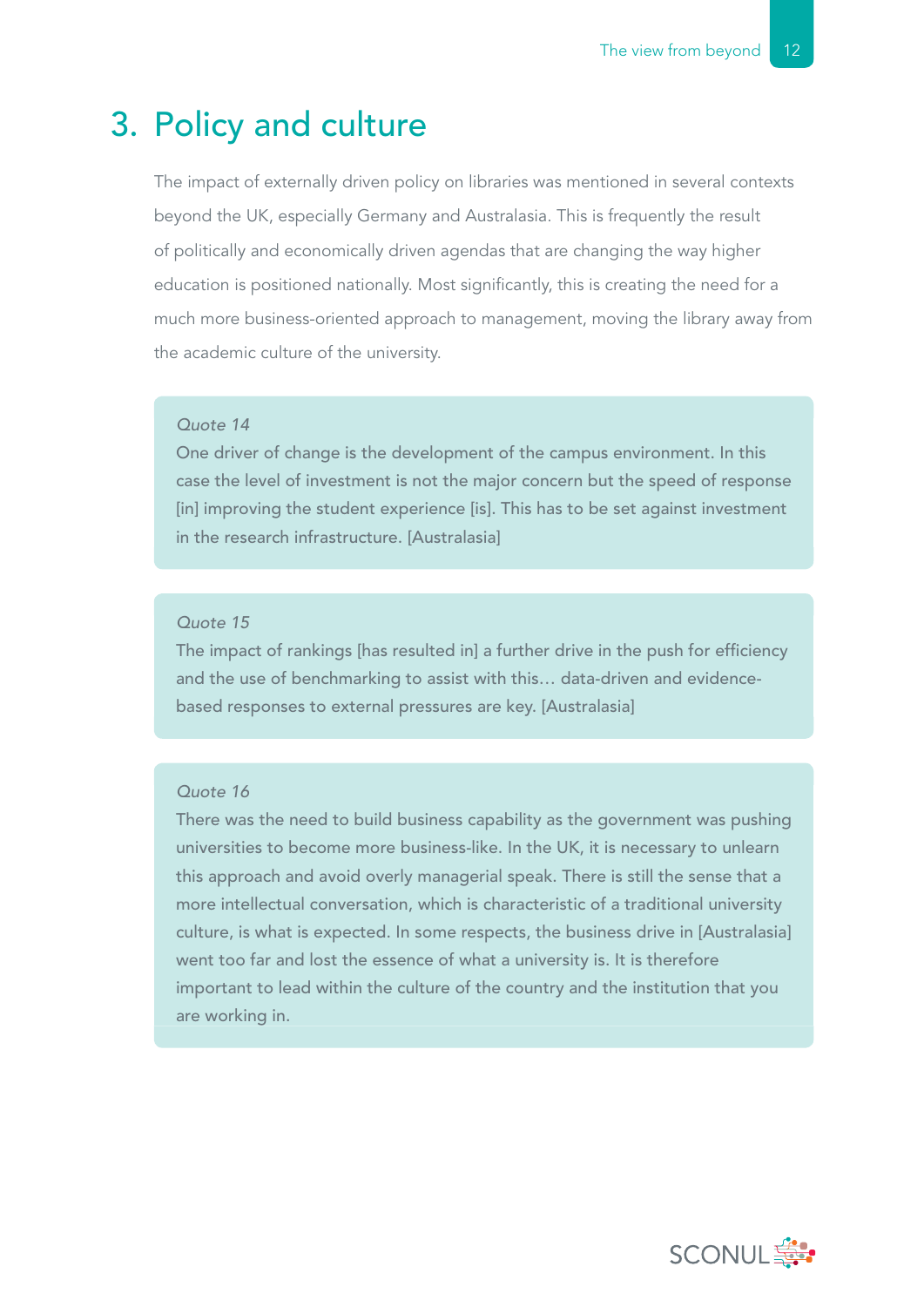There is a need to understand the changes and develop appropriate responses, but this will depend on the university. For example, for teaching and learning, the development of MOOCs and teaching repositories may be demanded, while for research-led universities it may be that library collaborations are key to sharing resources and the management of research data.

Policy influences provide only one of the distinguishing features of the various national contexts. The influence of different national cultures was also commented on by interviewees. Part of these cultural differences revolved around difficulties over language and understanding. The nuance of 'English' as spoken in different countries needs to be recognised; as does the lack of language proficiency as a barrier to movement where English is not spoken. Limited knowledge of the local language may result in ineffectual management or poor leadership impact.

#### *Quote 18*

Some UK colleagues have had to address both the difference in the culture of universities and the language issues when moving abroad, and within Europe there may be these difficulties too.

#### *Quote 19*

The problem with poor language skills at a senior level is the motivation of staff if you are unable to communicate with them.

### *Quote 20*

Always when you go to new places I would stress that you should listen to people first.

### *Quote 21*

Always observe before you speak and avoid making assumptions overtly!

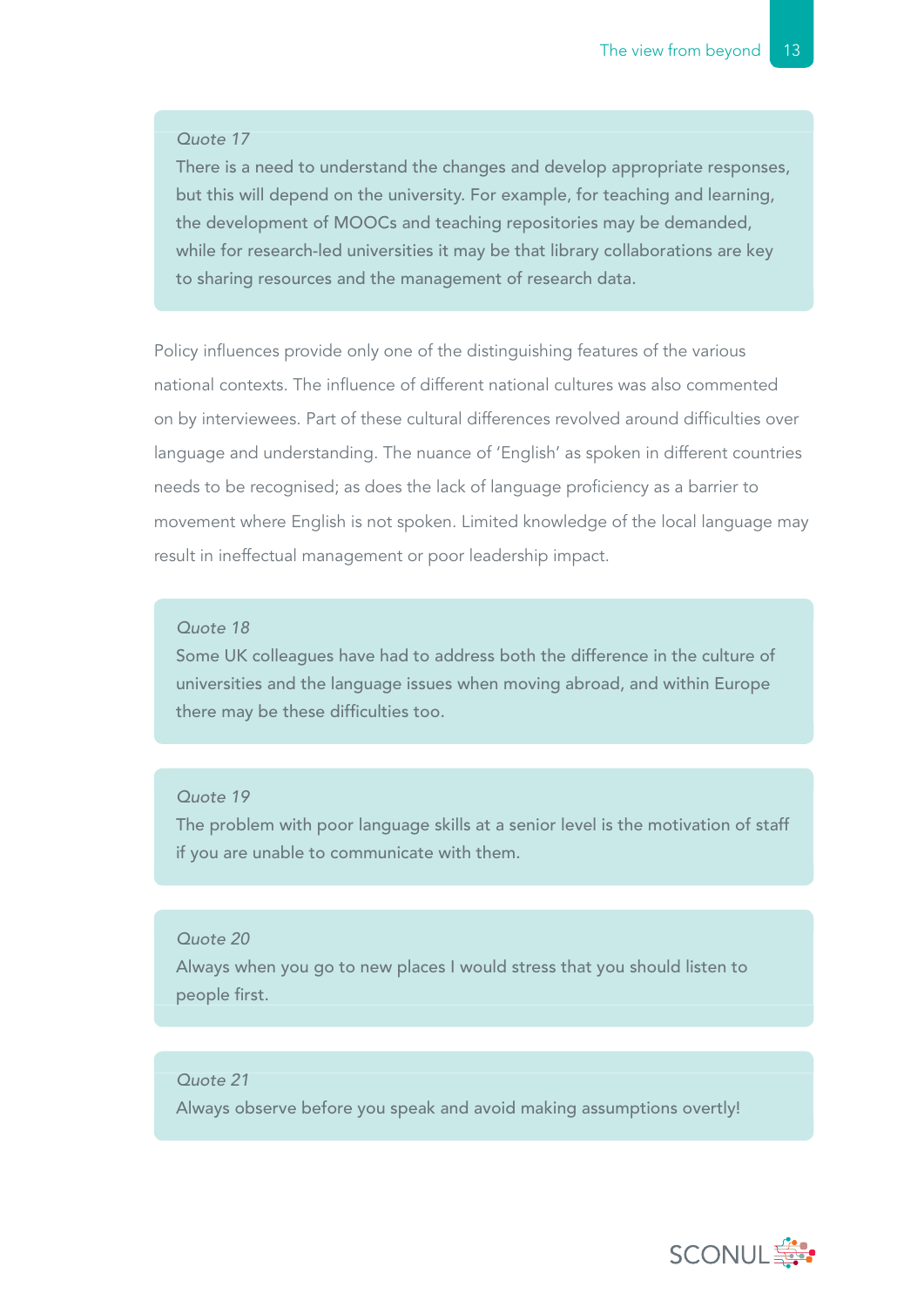The demands on library leadership identified by the interviewees were noticeably different in the several countries. These included: response to business drivers, the prevalence of bureaucracy and more committees, differences in the way decisions are taken and varying levels of funding and accountability. Because of such differences it may be necessary to adapt leadership styles, together with vocabulary and negotiating / reporting methods.

There was common advice to listen and absorb differences before making changes and voicing opinion on how to do things differently.

#### *Quote 22*

Globalisation and the economic situation impact on the global information environment. This is both in the sense of what resources are available and expected, but also the financial pressures of the exchange rate. Furthermore, the international nature of higher education, including the movement of staff and students is an important influence.

#### *Quote 23*

The university librarian has a lot of autonomy in the US. But universities are riskaverse. There are sensitive issues, for example regarding funding allocations, but it is about asking advice rather than the permission of senior management. In the UK, there are a lot of rules and regulations around governance and even management via committee. Working in the UK it was necessary to learn a lot about the frameworks, but once it was understood how the process worked and knew the people, they were left to get on with it, having established trust. Timing is important, though, in terms of when to take decisions.

#### *Quote 24*

Academic libraries are revered in both the US and the UK. There is a deep respect for the library as institution, but the library is everyone's secondfavourite cause. They love the library but they don't always walk the talk. The library doesn't always have a seat at the table. But in major Russell Group universities the library can be a real jewel. This is less likely in the US.

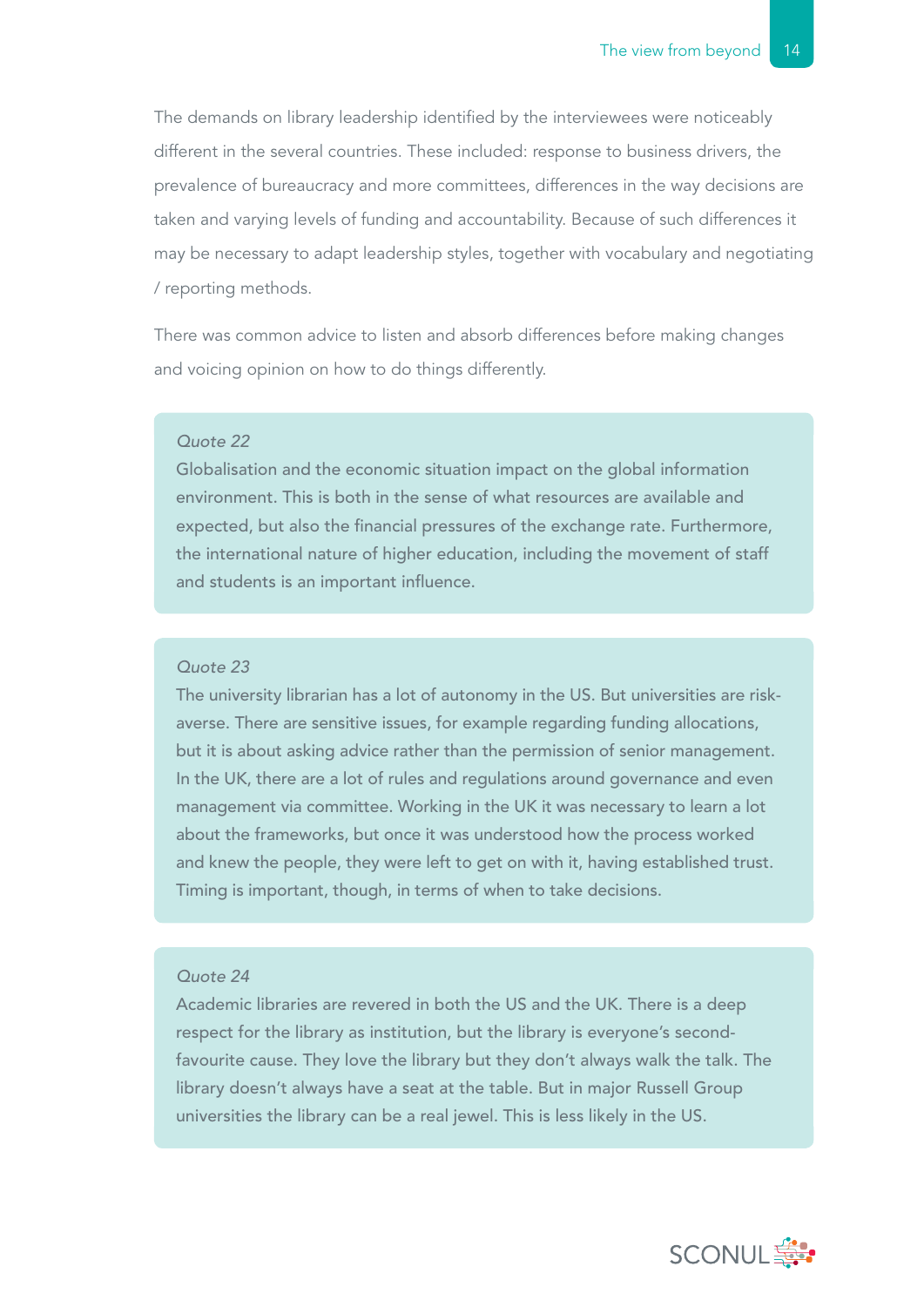In the US in general people are more willing to take risks. In the oldest Russell Group institutions, there are deeply ingrained traditions and these become embedded in people and the way things should be, whereas in the US there is not the same corporate memory and therefore more can be done to change things, though in terms of departmental libraries in Russell Group universities, the UK was ahead in terms of integrating the libraries.

## *Quote 26*

The British colonial history [in Hong Kong] means that structures, titles, and roles appear to be much as in the UK, though there is an increasing American influence. Local and regional preferences are also taking hold, for example fouryear undergraduate programmes. In sum, the position is that the organisation is structurally like the Anglo-American model (for example in the committee set-up) but culturally very different.

### *Quote 27*

The approach is hierarchical: the role of the leader is very much respected, as is seniority more generally. The Confucian approach of creating harmony is of paramount importance. There is also a strong emphasis through culture on saving face, and a strong tendency to push the decision-making up to the senior ranks rather than for it to be done by middle management.

#### *Quote 28*

The university comes across as much more ambitious than those in the UK. It is better funded, more global in outlook and is building international links – notably with China, North America and the Pacific Rim. International exposure is seen as being the key. Asia is very dynamic, picking up a lot from the experience of interactions across the globe.

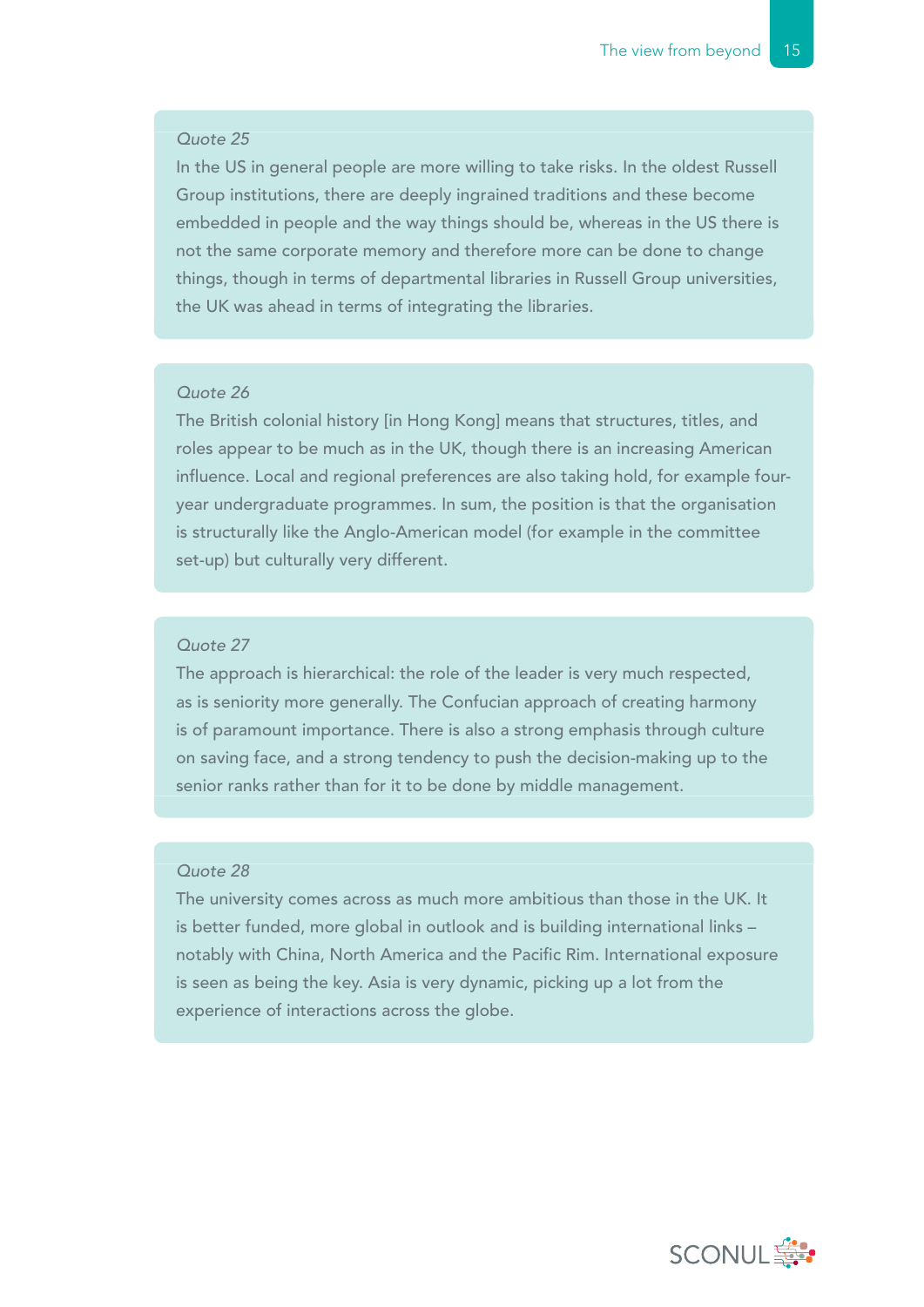The approach in the UK is much more bureaucratic, with an emphasis on papers and committees. The hierarchy of permissions required before anything could be done in the library was something of a culture shock. The explanation given by university staff was that the committee structure gives the librarian protection when a (difficult) decision is taken and that they are not blamed directly in consequence. This was not the interviewee's experience, however, so more recently they have just taken the decision and the blame.

#### *Quote 30*

It takes time to get your feet under the table in a different culture. In the UK, for example, within the committee framework, you have to prepare papers in advance, etc. It takes time to learn – who you go to and so on. It is sometimes years before some things become plain.

#### *Quote 31*

In the States, the drive for academic status gives a vitality to the library, with lots of new options being put forward. But this is less good for doing the day-to-day work because the library staff are being academics. Perhaps the situation has gone too far in the States with faculty status for librarians: 'the pendulum will swing back'. On the other hand, in the UK, where library staff do not have faculty status, it is hard to motivate people to consider new ways of working; they just want to do their jobs.

#### *Quote 32*

Being seen as professional versus academic is a major difference between the UK and the States, which leads to questions of what peer group do you belong to? But otherwise there is not much difference between the two countries' HE systems when it comes to libraries. Deans of Libraries in the States would be more hard-nosed, fighting for their budgets. In the UK, where they are regarded as one of the professional services, librarians seem to be less hardnosed and more collaborative. There is an expectation that the library will be supported in response to 'pretty please' requests for resources.

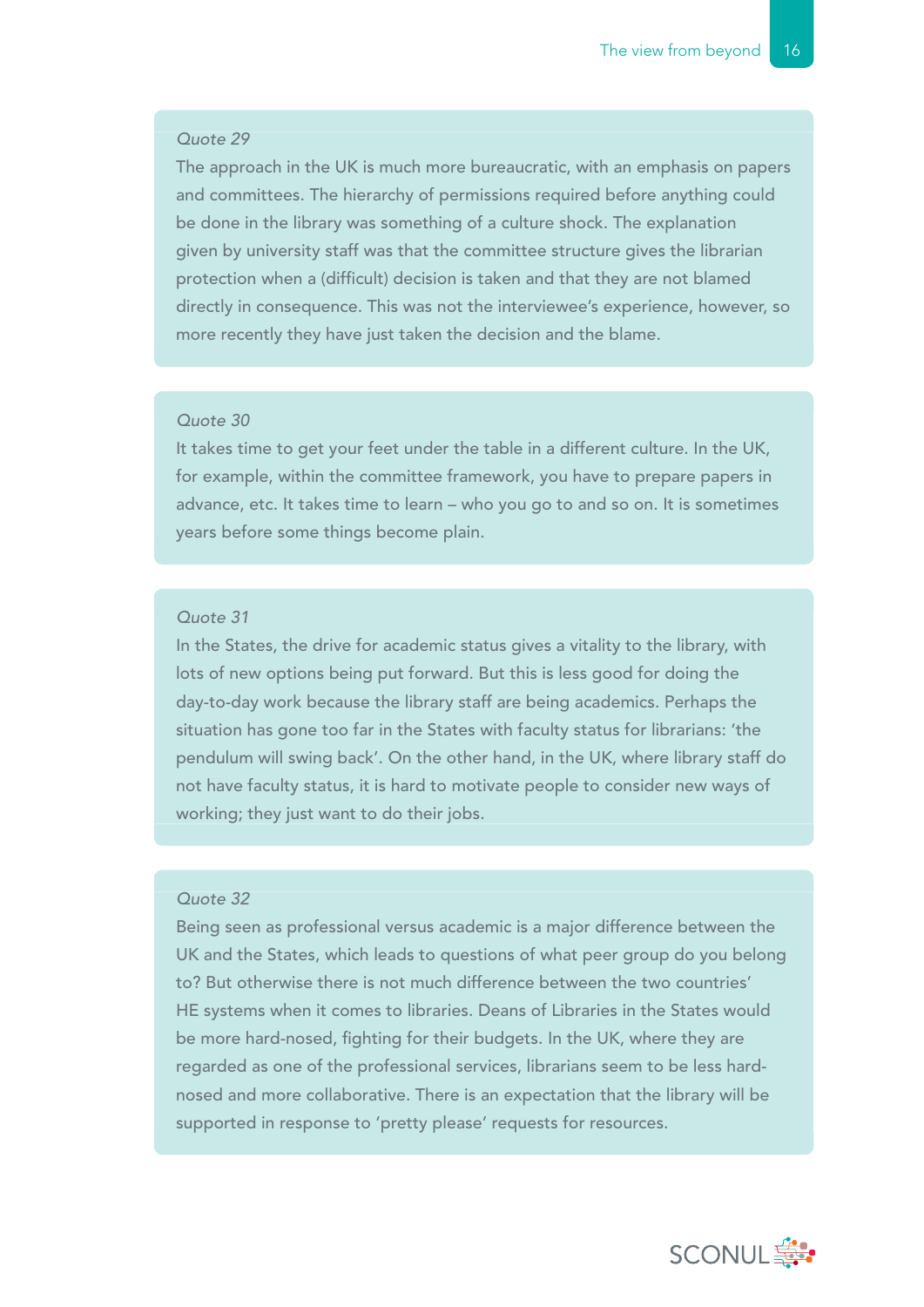Cross-institutional local / regional collaboration [in Hong Kong] is stronger than in the UK and there is generous government funding for shared initiatives such as a shared ILS. The university libraries' consortium has a full-time manager. Training, conferences, teaching and learning in information science, and traditional inter-library benchmarking are carried out by the co-operative.

## *Quote 34*

Comparing US and UK experiences of university librarianship, the work is similar enough the same to make it doable and feasible but different enough to be interesting.

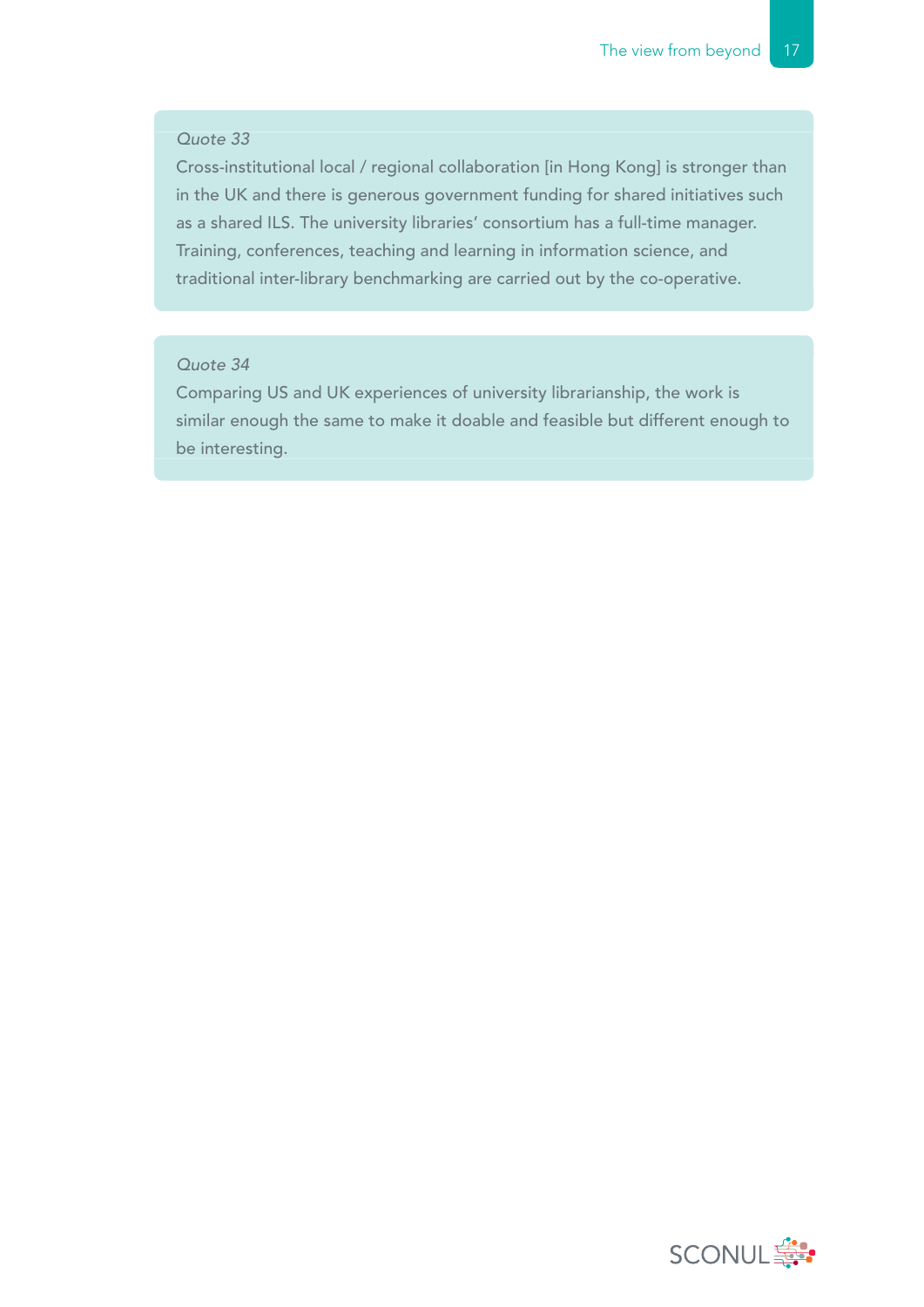## 4. The decision to move abroad

In many cases the move was the result of approaches by headhunters rather than necessarily a pre-formulated plan. However, the move was considered to provide for a career-enhancing opportunity. More than one interviewee referred to moving to work abroad as a personal and professional adventure. The opportunity provided by an international career move was in many ways the fulfilment of ambition that might otherwise have been realised by a move upwards, as explored in 'The view from above' interviews. All reported that moving, including internationally, enhanced and speeded up career development and its trajectory. Several interviewees commented on the need for supportive friends and family. Cultural differences in terms of willingness and ability to move were also noted. It was generally accepted that many skills and much experience gained at a high level are transferrable even if there are then cultural and other differences to deal with.

## *Quote 35*

The move to [country] provided a career-enhancing opportunity which broke free from the UK mould. Region, class, mission group, and previous career constraints and limitations are not so binding when moving abroad; it can provide the chance to go up the career ladder and even fast track that, if ambitious and ready for change.

### *Quote 36*

The advantages [of moving abroad] are that no one pre-judges you based on what you did before. It is liberating!

## *Quote 37*

I decided to explore it as an adventure. It is a chance to move out of the box and provides a huge benefit and opportunity to expand your knowledge and experience.

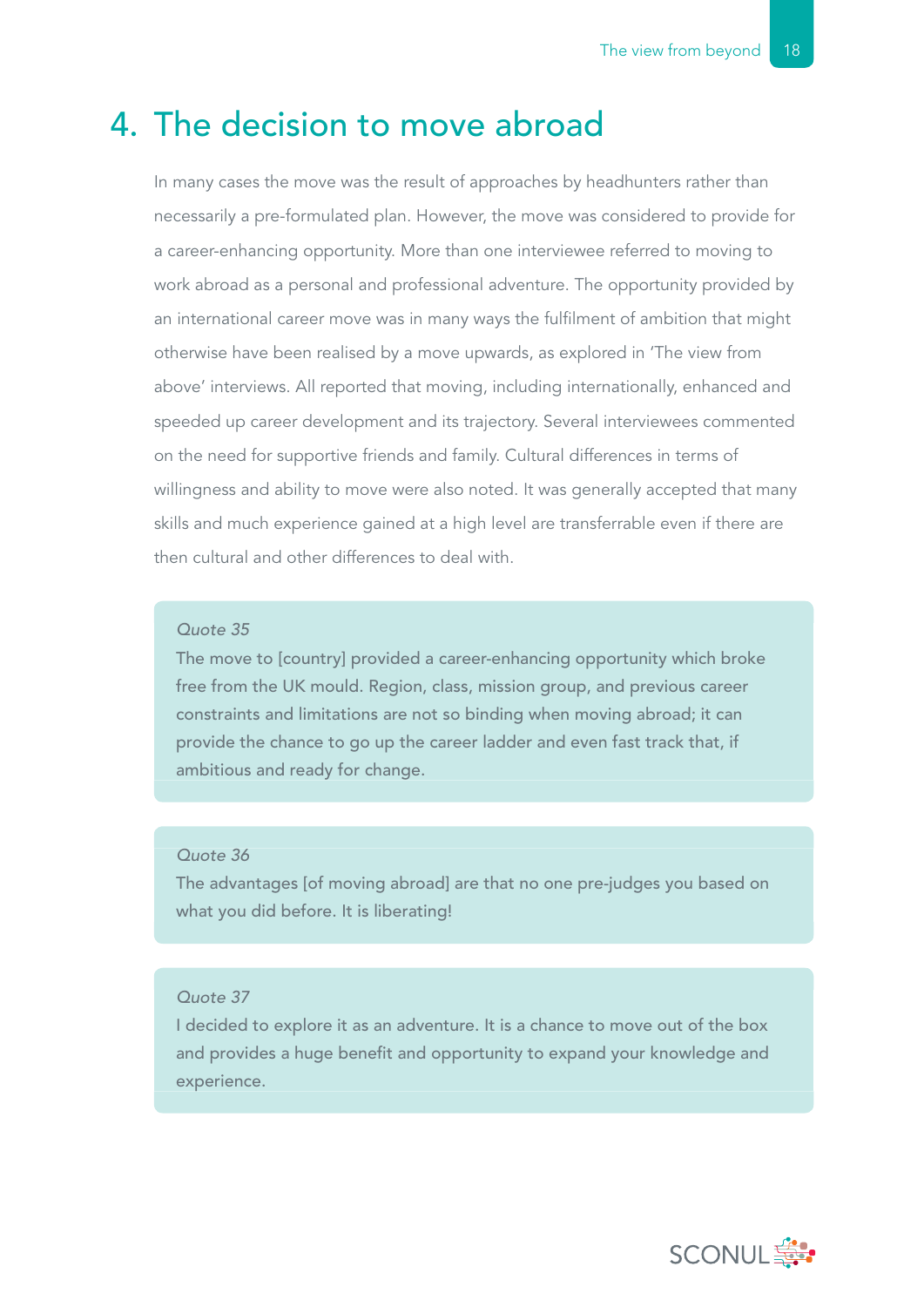It is the combination of being abroad and moving to the right place that is attractive in career terms, i.e. a prominent place that is prestigious rather than a small and unknown university.

### *Quote 39*

Accepting a job abroad is an adventure. It is perhaps a mistake to over-research once you have accepted a job abroad; just be confident you have experience that you can share.

## *Quote 40*

It may be helpful to have visited other countries and built up some awareness. Look at the political and policy environment and have an idea about the institutional landscape and the differentiation between countries.

## *Quote 41*

The experience of working in another country and a very different culture has been a fabulous training. Every time that you move to another environment you examine what is the same and what is different. I had a mentor who talked about 'tools in the kitbag'. There is always more than one solution, but internationally, it's like doing it on steroids.

## *Quote 42*

The experience of working in another country and a very different culture has been transformational. It provides a different perspective on professional work, notably providing a strategic and global approach. The interviewee has been able to develop a wider helicopter view of work.

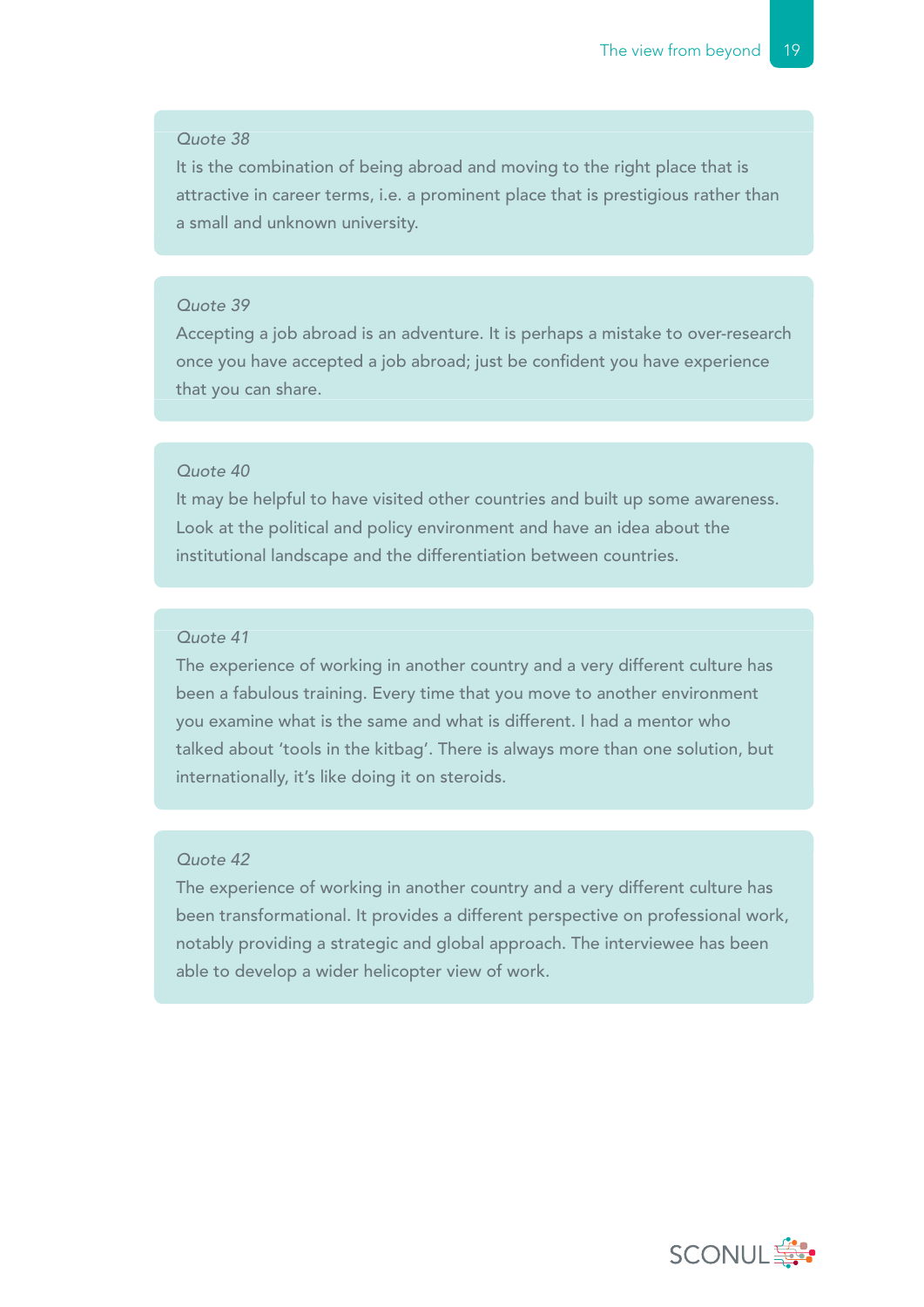Working for so long in the UK meant that it was very challenging to work in an environment that is not your cultural home. You don't really appreciate that until you have been here for a while. Being monolingual can be difficult, though in the current environment it is possible to live on 'Brit privilege'. There are nevertheless increasing expectations of speaking other languages.

## *Quote 44*

There is a definite benefit of international experience bringing in new ideas (though this would be the same in any job where the librarian is an external appointment), for example, consortial work; the faculty system; external promotion. I am used to going out and presenting so can act as an ambassador for the university.

#### *Quote 45*

Coming to the UK: the advice is to be ready for the bureaucracy, which can be daunting at first. But put yourself forward straight away; emphasise your different background and skill set, and do not be shy about that. Maximise the benefits of being on the professional services group where you will sit regularly with other senior university officers.

#### *Quote 46*

Americans are more mobile and therefore more likely to move between universities. There is less willingness to move in the UK. Family and community ties are strong and people are less likely to move. People move up more rapidly if and when they move.

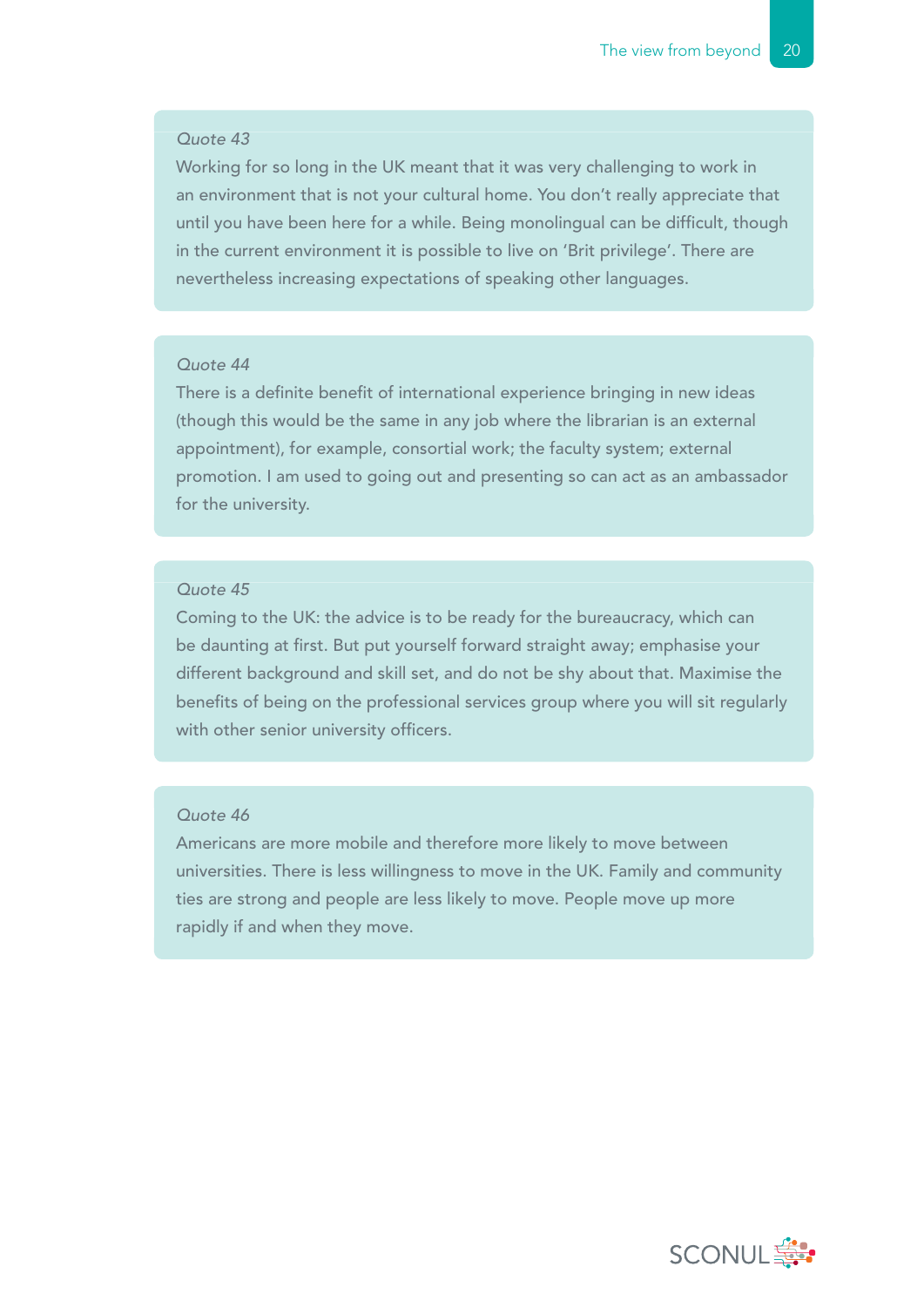## 5. Professional support and development

Managing an international profile and global engagement is both necessary and rewarding. The need to create networks in the new country too is an important priority.

#### *Quote 47*

There are some important criteria:

- be open minded
- listen to others
- be a good communicator, not just in public events but with small groups and encourage people to explain and talk
- get people to prove how good they are.

#### *Quote 48*

Be confident that your professional skills are transferable, but don't compare and reference your previous experience over much.

#### *Quote 49*

Take your networks with you and work hard to develop new networks. At first you can feel quite isolated and it is helpful when your previous UK networks are still there for support.

#### *Quote 50*

I did not do specific leadership courses. It is very much down to the sort of personality and the wish to engage and improve, otherwise courses won't help.

For a number of interviewees, the completion of an MBA had been especially valuable.

## *Quote 51*

In my case my MBA has served me well, as has attending a Harvard leadership programme for CIOs. It was necessary increasingly to put forward business cases and argue them in those terms.

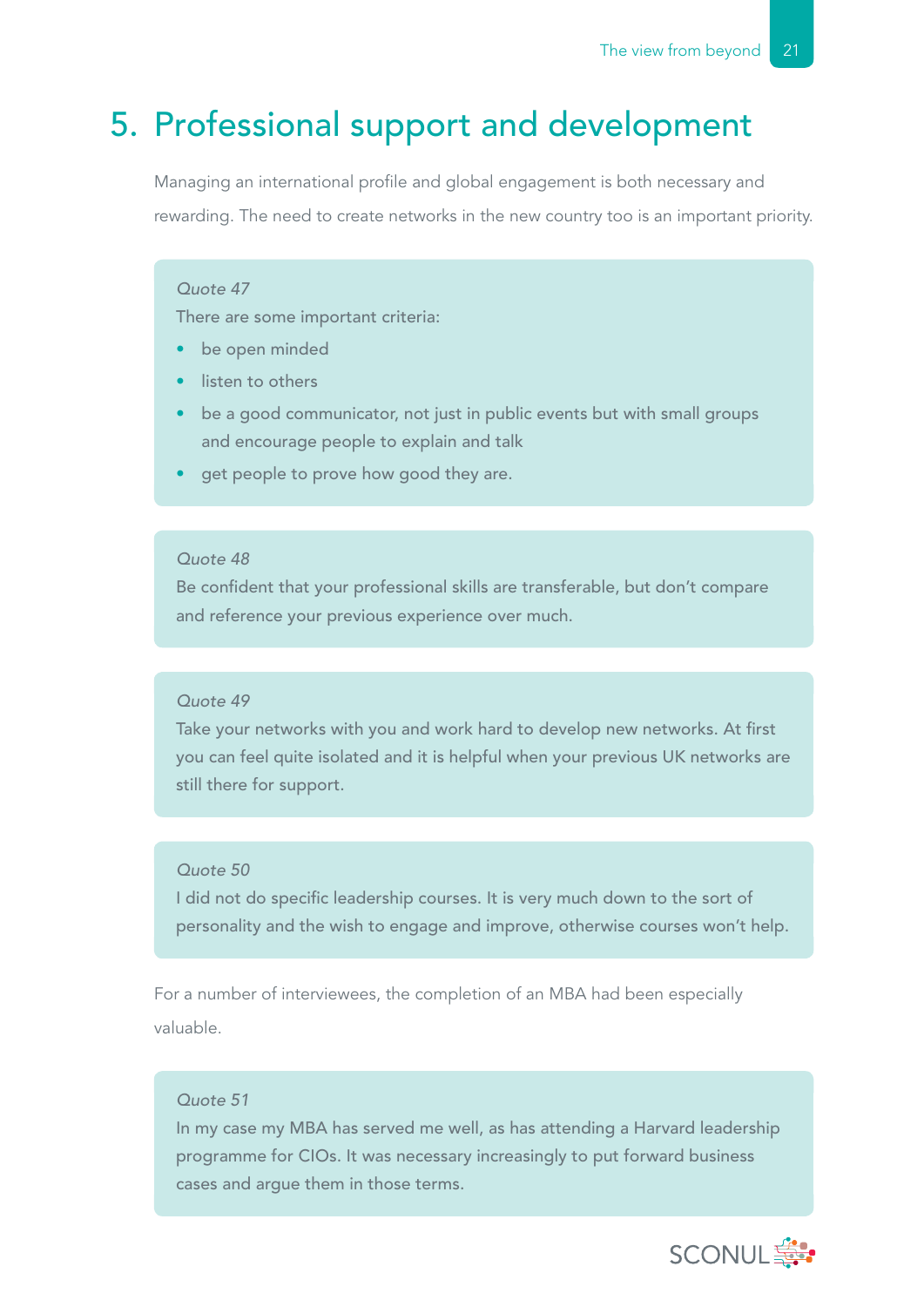I did an MBA and as a result still look at management literature. Every morning over breakfast I scan reports, for example from McKinsey and Harvard Business Reviews. These help to ensure that I am able to think out of the box. I often save material and alerts to Evernote to be able to pull it back when I want to.

#### *Quote 53*

The best preparation for the new role was the part-time MBA at Warwick. That was critical in terms of giving confidence to be a leader.

In certain contexts, academic qualifications remained important.

### *Quote 54*

It is more important to have academic qualifications [in Hong Kong] as a librarian than in the UK. Staff typically have a master's and some have PhDs. It is thought essential to have a master's in librarianship or a PhD (in related subject areas).

#### *Quote 55*

Be a generalist but have something to say (e.g. on a specialism). Having a doctorate doesn't necessarily help, at least if it is in LIS. But some study, where you can get across the institution as a result is good. But some Deans of Libraries in the States do require a doctorate. A doctorate does give you peer status; you can show that you have gone through the same mill as the academics.

## *Quote 56*

In the Russell Group and its international equivalents, it is important to have academic qualifications as university librarian. It 'eases the way' in terms of academic acceptance of the librarian, but it is far from universal in terms of holding such qualifications. In the UK, it is less important than in other countries such as the US, but wherever the post, employers are more open to looking at other credentials, but a degree beyond the MLS is important.

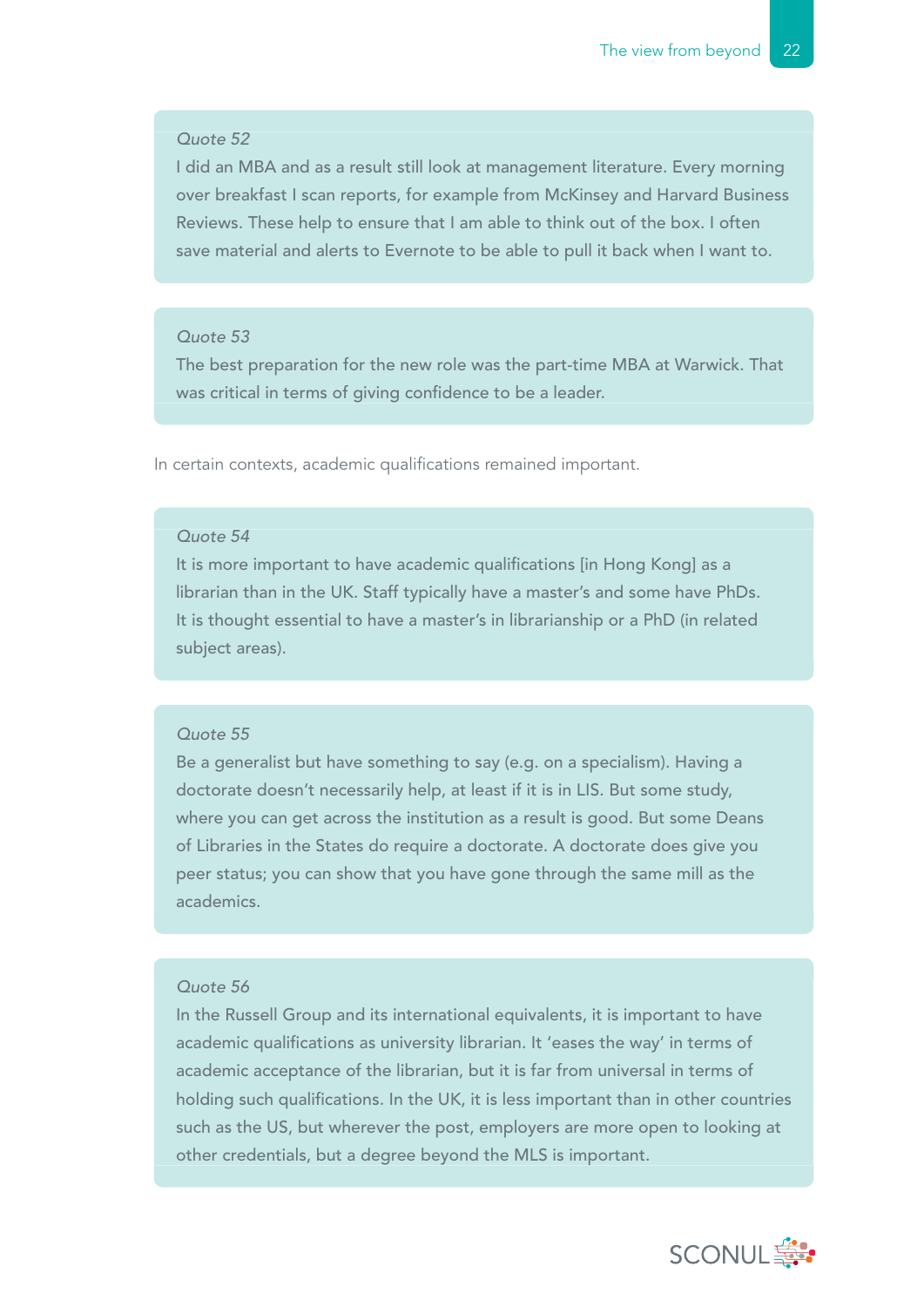The majority of those interviewed had benefited from mentoring and coaching and recommended it at least when first establishing themselves in a leadership position abroad. In some cases, there was good-quality leadership training and support available, but this was not uniform. Provision varied from the individual university or a group of institutions to professional bodies.

#### *Quote 57*

It is important to have one or more mentors: it is useful to be 'adopted'. Gatherings of women together to talk and be part of a network or group have been very useful. Lunch and dinner clubs with other leaders (not just from the university) are also valuable. Either find a group to join or create one.

In some cultures, where the view of the library within the institution was more traditional, the opportunities for further career development were limited.

#### *Quote 58*

There are probably no real opportunities to move out of the library. There is a traditional view of the library and the librarian. In some places, there is still an academic as university librarian and this can be frustrating. There is also little or no convergence, though some librarians report to a CIO.

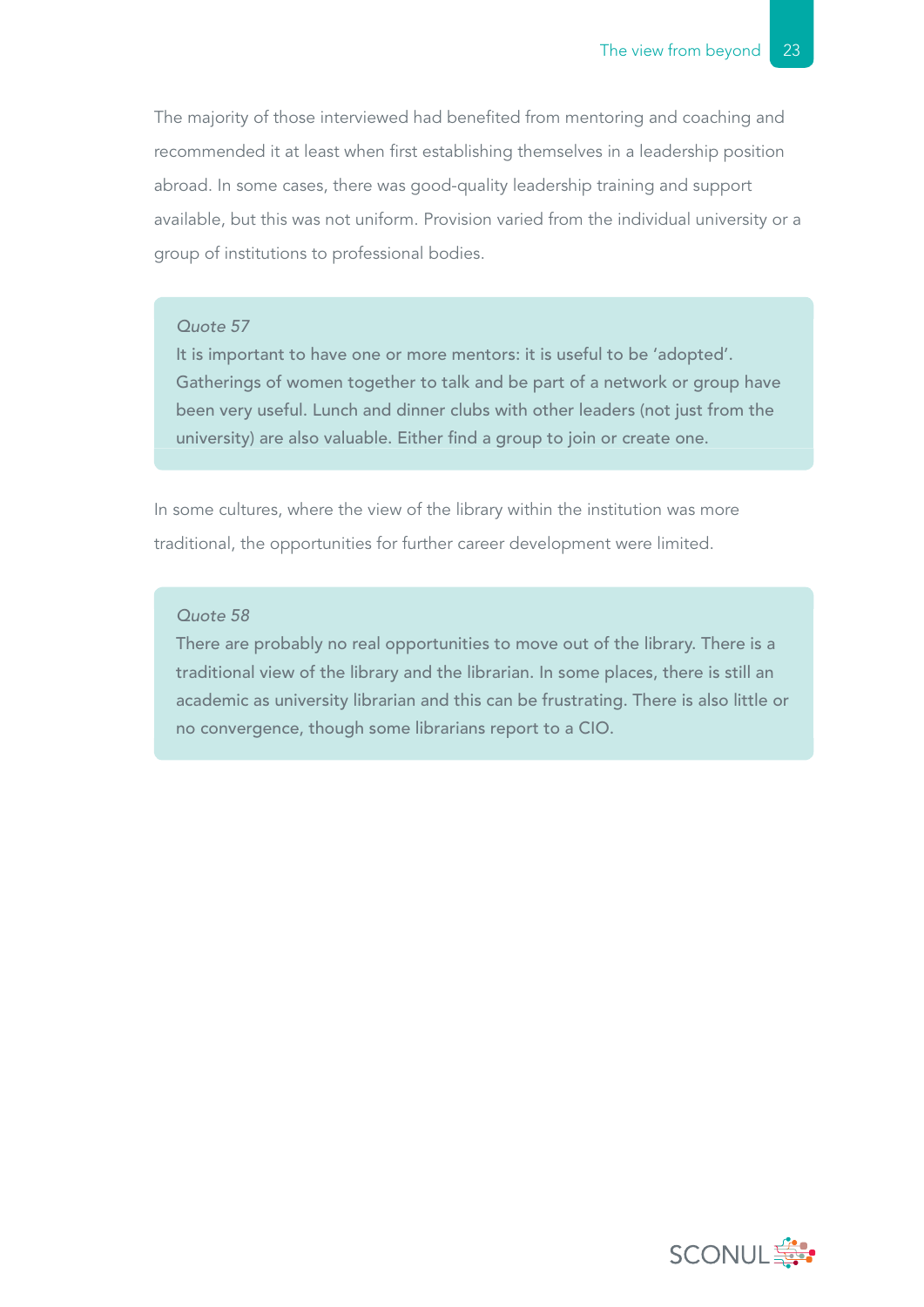## 6. SCONUL and other (library) professional bodies

The development programmes and activities provided by SCONUL were recognised and appreciated, although there was concern that it was dissipated by the fact that SCONUL does so much across so many agendas. It was also commented that the numbers of institutions involved across the UK was helpful, creating a viable critical mass. It was clear that SCONUL was envied elsewhere, although there are some other organisations supporting the professional librarian.

## *Quote 59*

I admire what the UK has in SCONUL. The German Library Association still needs to find a way to drive the profession and move organisations forward.

### *Quote 60*

There is a middle management programme run by the AURORA Institute, which has recently held its annual Emerging Leaders Institute with an agenda particularly focused on preparing leaders for an uncertain world using VUCA (Volatile, Uncertain, Complex, Ambiguous). This seems to be particularly important for emerging leaders at this time.

### *Quote 61*

The Council of Australian University Libraries (CAUL) and AURORA are also looking at leadership support for senior and deputy-level staff with its more limited resources than SCONUL, but potentially would be interested in collaboration with SCONUL.

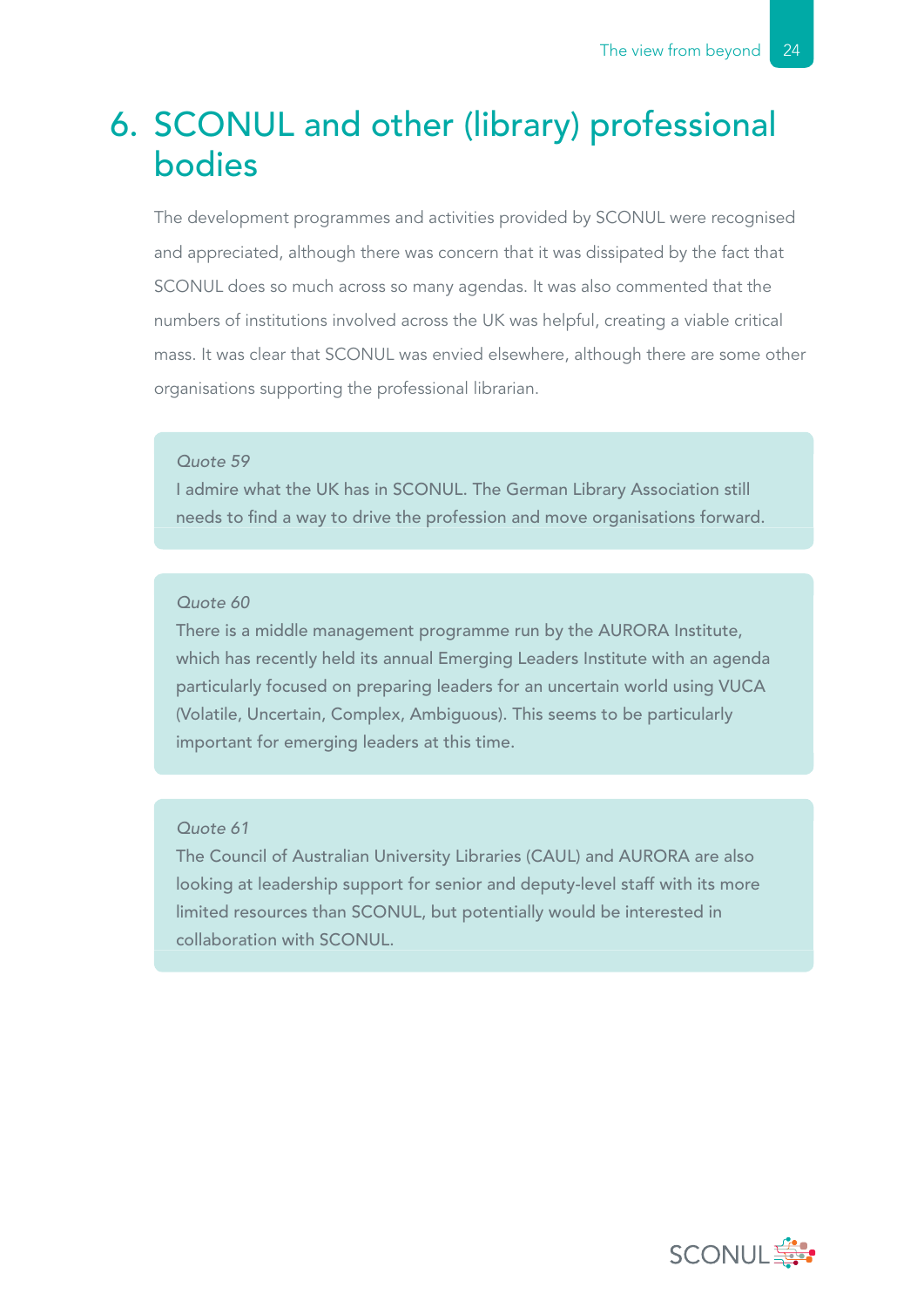A good organisation is LIBER. It fosters leadership at an international level and provides opportunities for senior leaders in libraries to work together in a group of not more than 20. This provides a fantastic opportunity to share problems and exchange experience. While this is good at a national level it can be better at an international level.

#### *Quote 63*

SCONUL does a lot (too much perhaps). It has a breadth of activities and members, but at times the involvement of members is less universal, whereas CAUL served a smaller number of universities and therefore could be more inclusive at all levels. The Canadian Association of Research Libraries likewise does a lot! However, the problem is that often work is done by groups that can't be inclusive and therefore there are those who do not feel engaged or who can't get involved for whatever reason. The result is that there are those on the inside and those on the outside, which is an issue that has to be constantly addressed by all associations.

#### *Quote 64*

SCONUL should run a programme (with Research Libraries UK?) like the Association of Research Libraries (ARL) programme. That programme made a big difference to the interviewee's career. Programmes like the ARL one helped the interviewee to get promoted. It should be noted that the ARL programme is mostly funded by the libraries.

## *Quote 65*

There is no Leadership Foundation for HE equivalent, though one university library offers a one-week intensive action learning course for managers. There remains a big issue about management training and a need to develop professional librarians in areas such as leadership, team-building, etc. Change management is a challenge: a change manager has recently been appointed across the libraries involved in the shared ILS project to lead process re-engineering as part of the project.

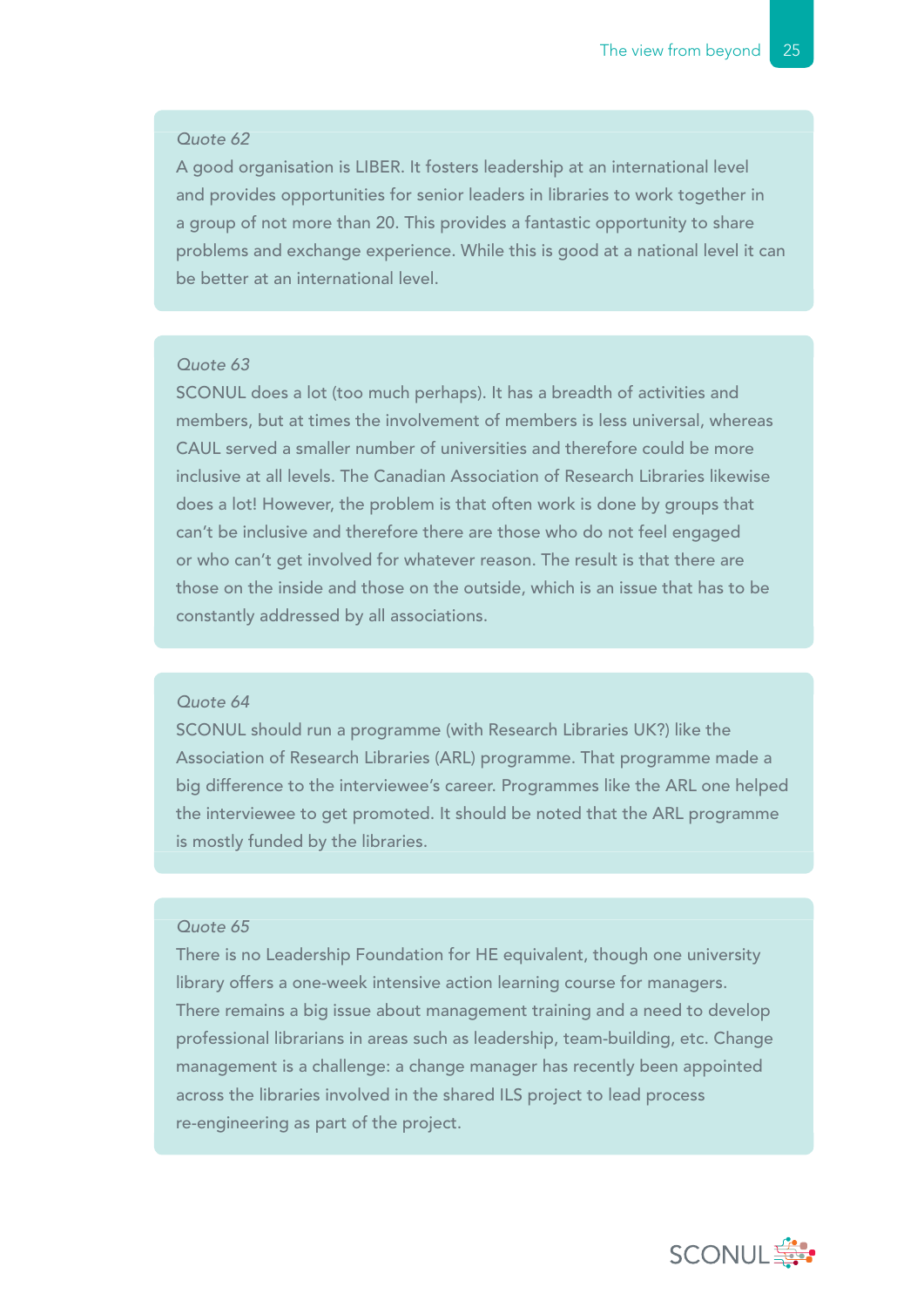## 7. Advice to an intending university librarian

The interviewees had much advice to give to intending university librarians in general as well as in relation to moving abroad. It is important to note that as well as the professional and cultural / social dimensions of moving to a different country, the interviewees stressed the need to take account of personal and administrative differences, including elements such as the impact on the post-holder's family and alternative approaches to tax matters. Having said that, as noted earlier, much of the advice given would be valuable to those seeking a straight promotion to university librarian in the same country as well as an appointment to such as role abroad. In this context, significant advance preparation, detailed analysis of differences and regional variations, taking time to make moves and changes, building networks and alliances, identifying and maximising opportunities presented or made, and being flexible and adaptable were widely seen as the key attributes for success.

#### *Quote 66*

Get a good tax accountant on both sides! Listen, listen, listen! There is no harm in holding back – you don't have to weigh in straight away. Take the time to get to know the people that you are working with and to gain their trust, but don't take so long that you lose the freshness.

## *Quote 67*

It is a transformative experience to work abroad, but you need to know that you have a lot of support from your family and that the university you are going to is open to a global approach. A lot of the senior librarians are from elsewhere. And some have moved elsewhere, for example to Australia. You need to go with your eyes open. It can be tough, especially because of the personal and cultural dimensions. Enjoy the experience of international work and life: it is not just about the job.

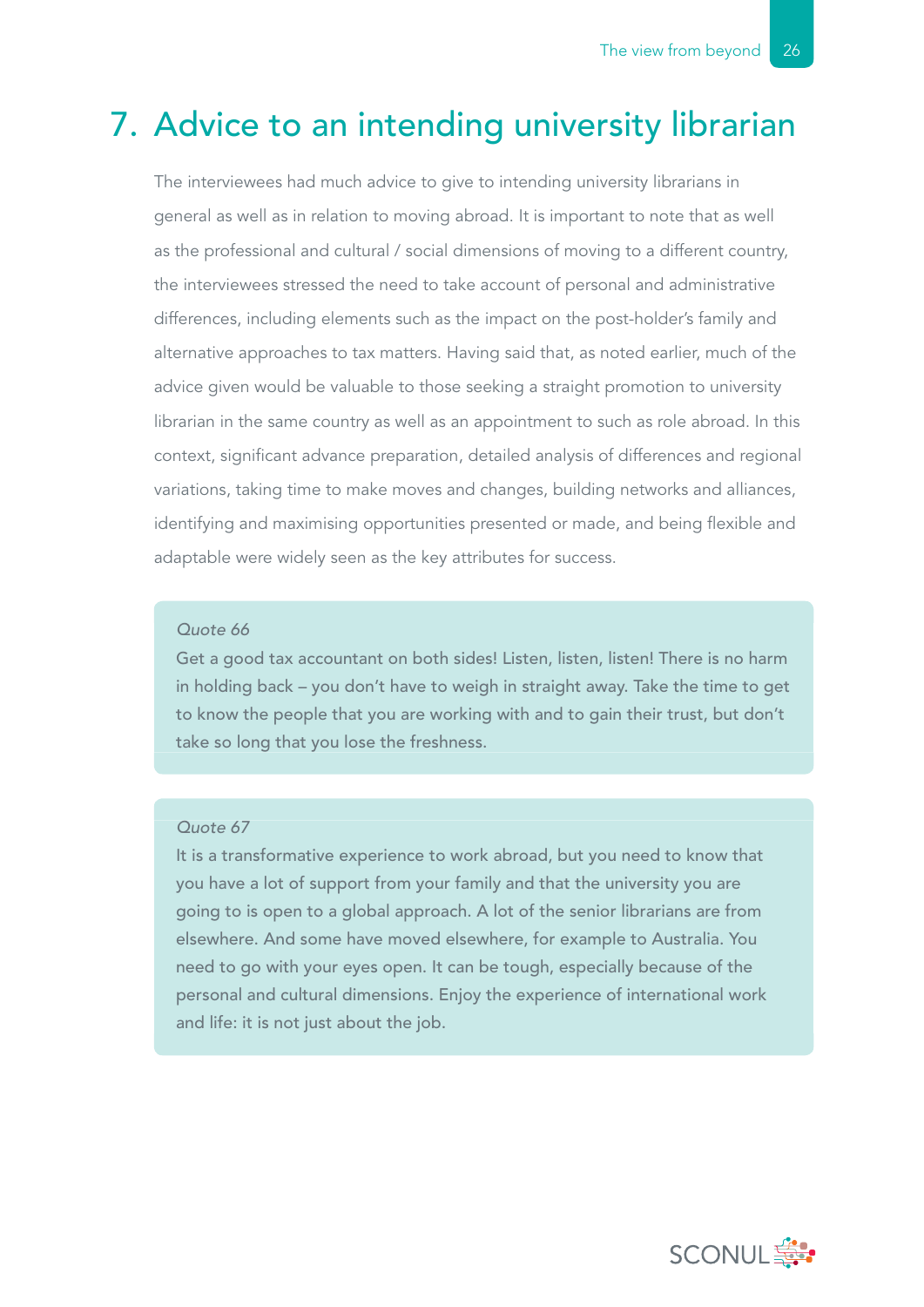Give yourself time, though that is hard if the university doesn't give you time. You have to try and see things from other people's perspective. Your assumptions may not be valid because of the cultural assumptions that you are making, for example, people being silent in meetings. I had an external facilitator to team build in my present role as a result of cultural differences, but it took time. Mentoring is a crucial element in senior staff development in general and moving to a different culture. This is happening more now.

#### *Quote 69*

Moving to the States you will have to be ready for the idea that library staff are considered faculty. How the library is placed within the university means that there are tenure track questions even for library staff: six years and you are out if you don't get tenure.

### *Quote 70*

Institutions feel under great financial pressure, especially in the UK, so financial management is increasingly important. The same is true in the US. Then there is the political aspect of the role – keeping everybody happy… you have to be a good communicator and networker. Building relationships is crucial. There is an increasing emphasis on fundraising, both in the US and the UK.

#### *Quote 71*

Advice for the leadership journey: it is often not what you know but who – build your network so that your name can be put forward. You need to be involved in associations. Getting on a leadership programme is crucial (see also above): 80% of people who have gone on the ARL programmes have gone on to be chiefs. Consortial work also helps you to get known.

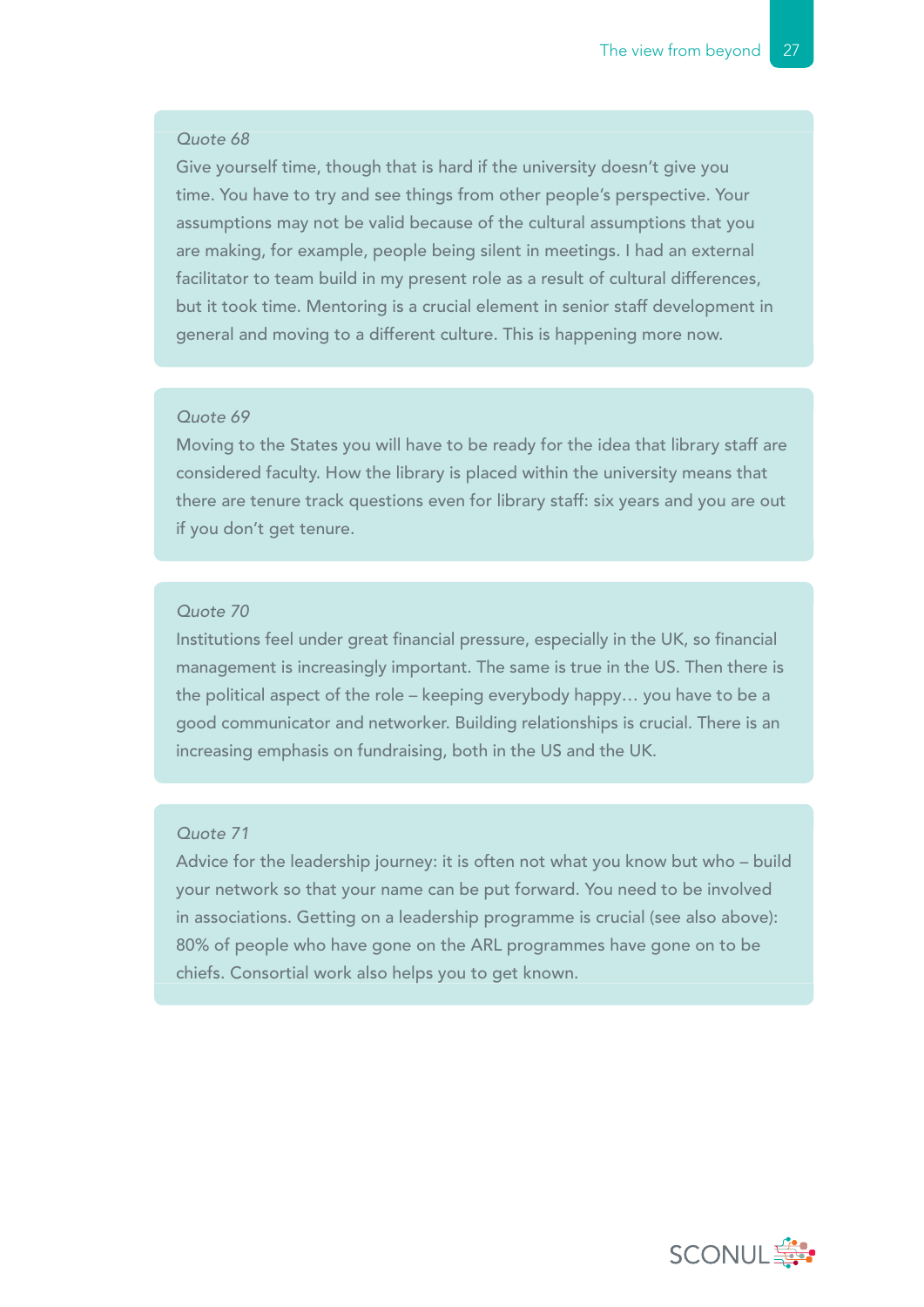Look for opportunities to expand your knowledge – serve on university-wide committees. Don't complain about things – volunteer to take things on. This gives you a broader experience provided that you do a good job and are therefore asked again.

## *Quote 73*

You should be following some of the groups that are doing research in LIS; and getting out there, talking to think tanks, etc. Would it be worth writing a book about it? How to be the leader for your place and time will depend a lot, since contextual leadership is key. Being flexible is crucial; you can't decide on a particular type of leadership and go for that. Managing upwards will be important, as will transparency – be honest.

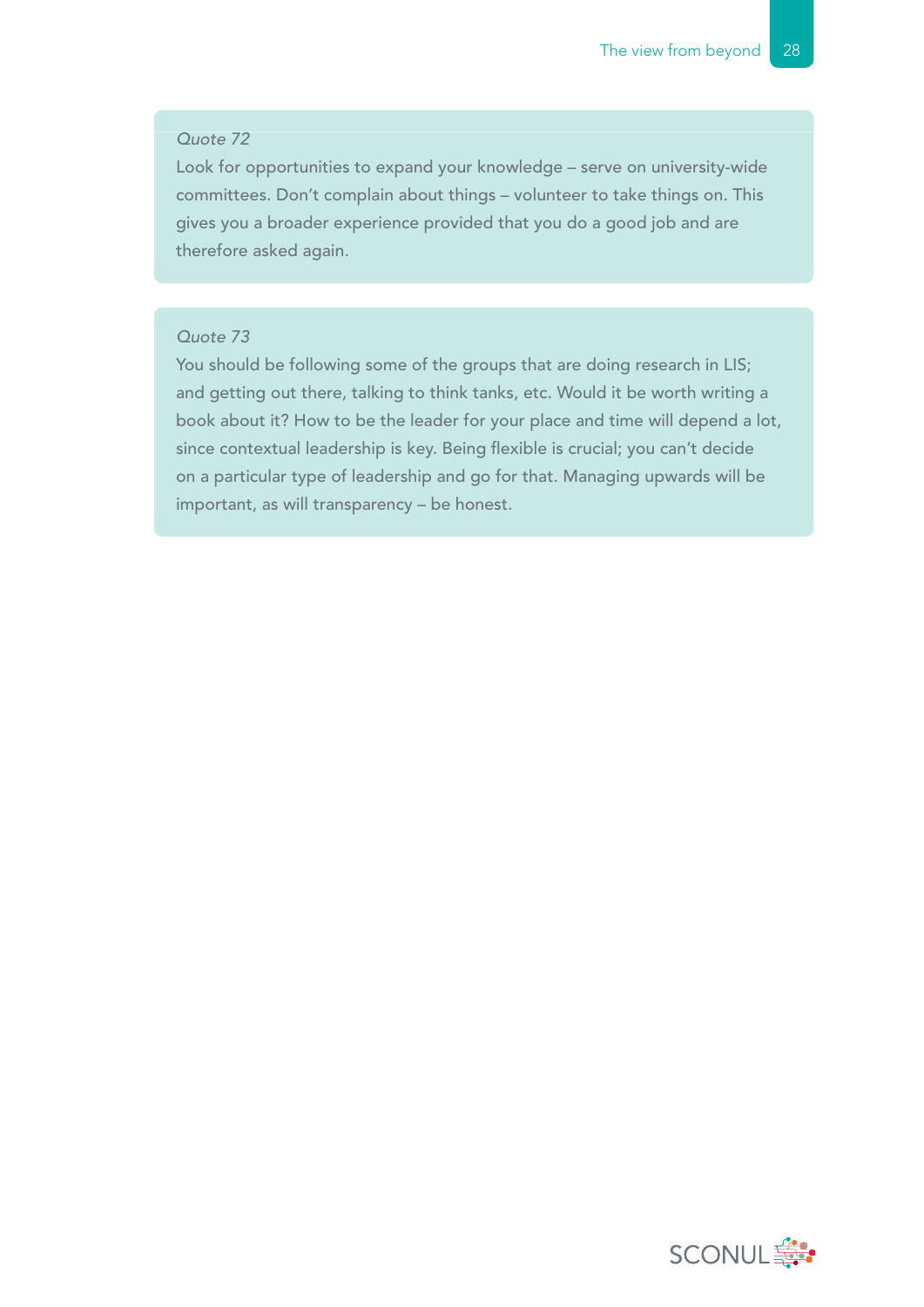## 8. Future strategies for libraries and librarians

As in 'The view from above' work, the interviewees were asked to reflect on how university librarians should position themselves and their libraries to best effect in the future. The results of this questioning gave a rich picture of the future challenges and opportunities, with many themes akin to those identified in 'The view from above' work. All the interviewees felt that there was much that was already established upon which new strategies could be built, especially in relation to support for student learning. Digital developments were seen to offer significant opportunities for the university library to remain central and vital.

There was also recognition that work is still needed to raise the strategic profile, most notably in ensuring recognition of the significant impact of the library on the research endeavour. The university library's support for research both now and more importantly into the future was emphasised in a number of the discussion with the interviewees, not least in regard to the comments made about the library within the university and the librarian's role. However, it was clear that in many contexts – as was the case with the first phase of this project ('The view from above') – the library needed to increase its profile significantly in terms of support for research.

Above all, the continued and continuing development of strategic leadership skills and embedding these in adaptive and agile leadership, were seen as being key imperative for university librarians in and of the future.

#### *Quote 74*

The library in the future will experience many challenges, including highly political ones, as well as those around staff recruitment and retention and type of staff skills and new roles. People are working hard to embed the library in research workflow; digital humanities library roles are beginning to take off. There are already challenges regarding library space and its redevelopment. Remote storage will help.

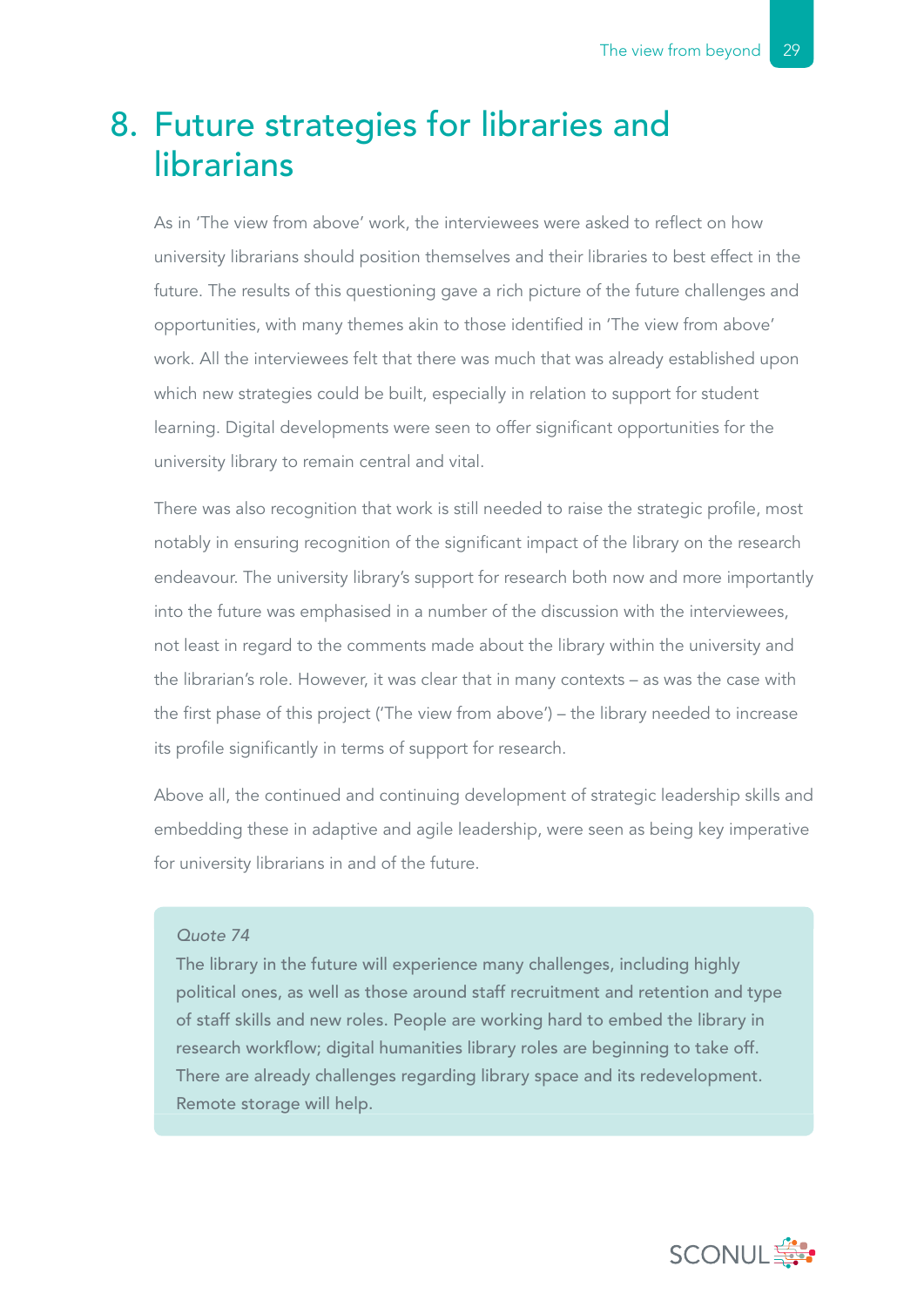The library as place is well done – especially for students – and that will not go away as an important element of provision and a key justification for the university library's continued existence. The next area where libraries will make their mark will be in support for research: librarians will teach the future academics how to do research and how to write papers. Already, some librarians go on the grant application much as the academics do. The States is probably further ahead currently, but it is also now happening in the UK. Medical work is probably the best example to date, where clinical librarians are included on medical teams.

#### *Quote 76*

The library is not about 'business as usual'. Always at the top of the leadership response should be communication and creativity in strategic thinking. This is about making time to look further forward rather than just plan within the current context. Look for ideas from different places, for example IT and business. Explore views across different disciplines and seek to embrace technology in different ways. The library leadership has value to add and needs to know enough and have the right conversations.

## *Quote 77*

Digital library developments continue to be important. Libraries have tried to differentiate themselves from others with regard to special collections, but there remain issues: distributed systems; updating; standardisation. Digital Public Library of America type developments in the UK should be developed, with universities at the heart of initiatives. Support for Open Access (OA) is also going to be key, but a lot of the funding for OA is at risk.

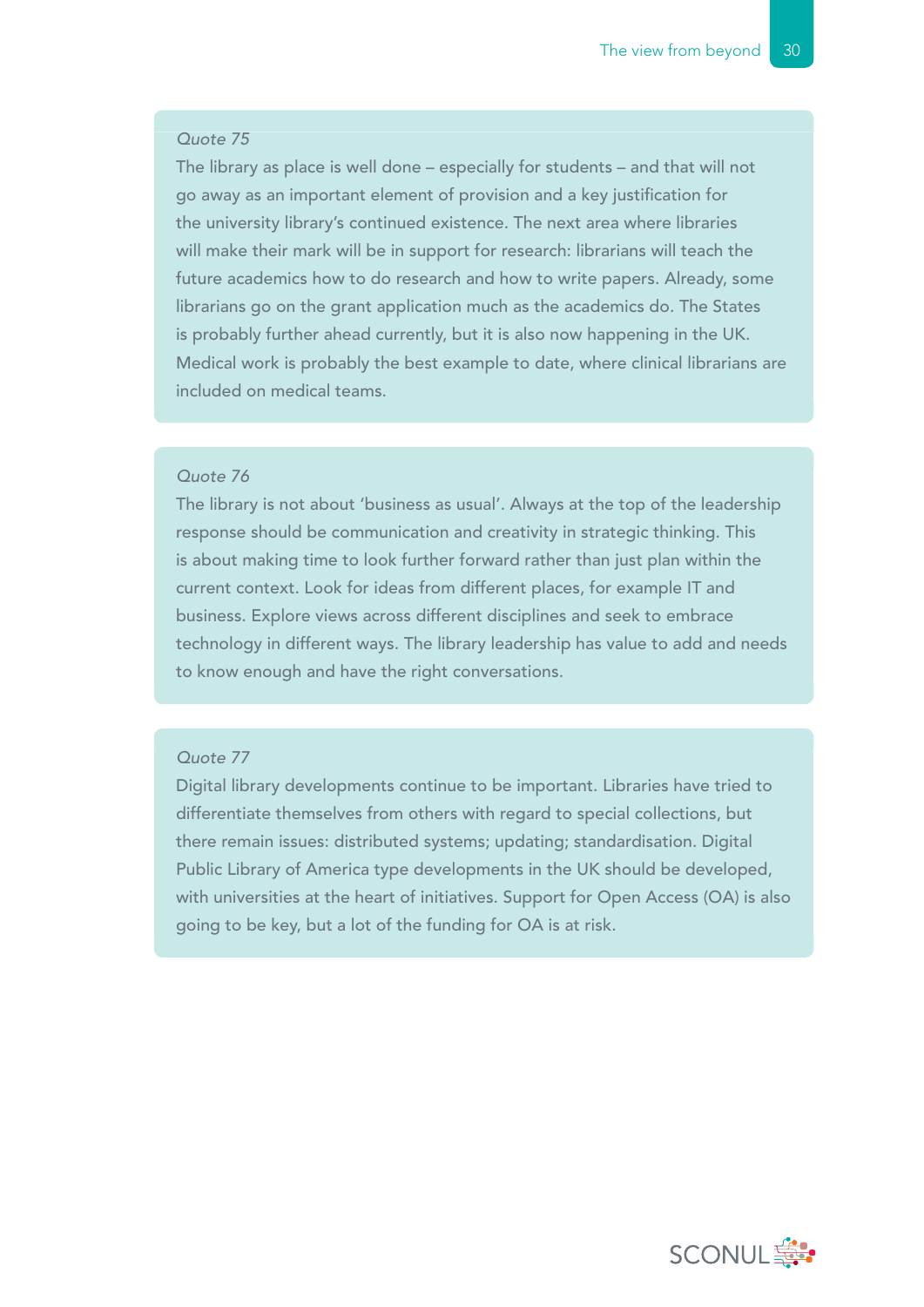People know the direction that they want to go in, with an emphasis on research support as part of the changing role of the research library. Also support for teaching and learning in the digital sphere is becoming increasingly important. The library [in Hong Kong] is fundamentally digital now – more so than in the UK – so there is a growing struggle to define new roles for the library staff. However, the university librarian role is likely to change less than in the UK. Originally the university (and therefore the library) was very siloed; there is now a move to a more partnership approach within the university. Many of the levers and pressures that are in the UK such as the Teaching Excellence Framework or National Student Survey are not present so there is more flexibility in terms of what can be done.

## *Quote 79*

There also needs to be a strategic regard for values around the provision and curation of information. Underpinning the library provision is an expectation that everyone has the right of access to information. There may be those with different needs and priorities. For the library, constant outreach and engagement of users is key to ensuring success.

## *Quote 80*

The library in the future will have an important role to play in the management of knowledge – the whole lifecycle. All bets are off on the old-style approach to librarianship. Librarians should be striving to be recognised as partners in the academic exercise. You need to be aware of all the technical tools; you can no longer be a deep subject specialist. There are lots of skills – preservation, curation, legal, etc. – that can all be brought into play.

## *Quote 81*

The library needs to be much more embedded in the research stream, etc. And there will need to be much more marketing of assets – collections, spaces, etc. – in a significantly more dynamic and outward-facing environment than before.

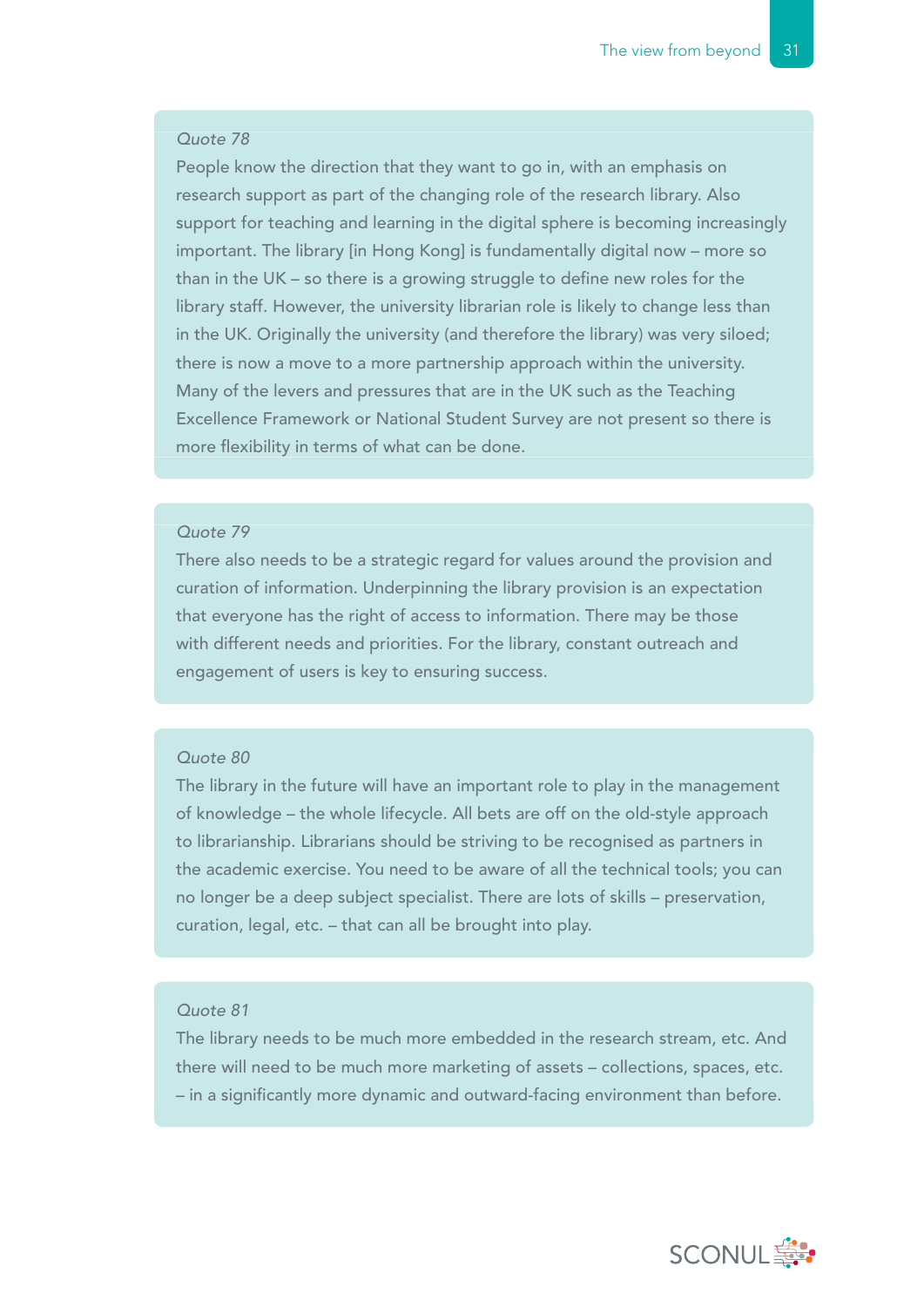Leadership is one of the biggest issues: how to turn leadership into something else that is understood at all levels. It is challenging throughout our institutions, moving away from command and control. It is not just about consensus management but it is about adaptive leadership and innovation. It is pushing through this agenda despite the perceived risks about radical change.

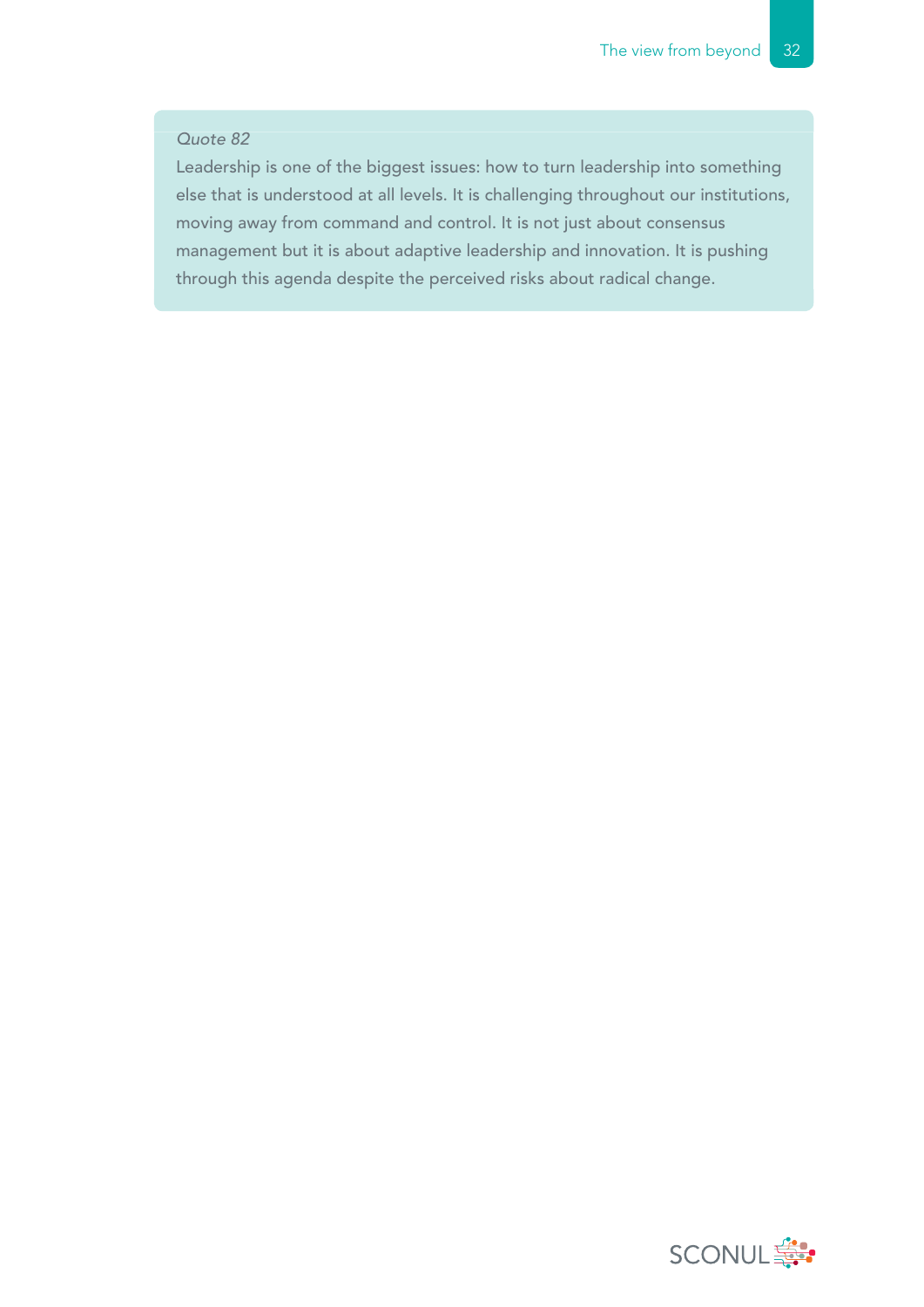## Appendices

## A1. Letter to interviewees

## SCONUL Leadership Task Force

SCONUL's Leadership Task and Finish Group has been working to support new and existing library Directors in their development of the skills and attributes required to lead the academic library through a period of sector-wide change. As part of this work Alison Allden OBE and David Baker have been commissioned by SCONUL to explore perceptions of university leadership about the strategic influence of the library director within their organisation, using data from these interviews to inform leadership development.

A first phase of 'The view from above' work with UK higher education leaders is now complete and we have been commissioned to develop this further by bringing an international perspective and dimension to our understanding of the strategic impact of library leadership. Would you be prepared to contribute to this 'view from beyond'? This would involve an interview by me. Information gathered from the interview will be anonymized and added to the data collected during the view from above phase.

The interview would take about an hour of your time for a conversation about the following:

- perceived differences in the views of university leadership in relation to the academic library director and the strategic position of the library within the university
- exploring your experience of a move and perceived similarities and differences in how library leaders working in academic libraries are perceived
- your views about library leadership development in the context of continuous and rapid organisational, legislative and technological change, particularly as affecting the library within the organisation
- the benefits of an international experience and the advice you would offer to those library Directors interested in making a move of this kind
- your views on the structures supporting library directors, the differences in the support from sector organisations.

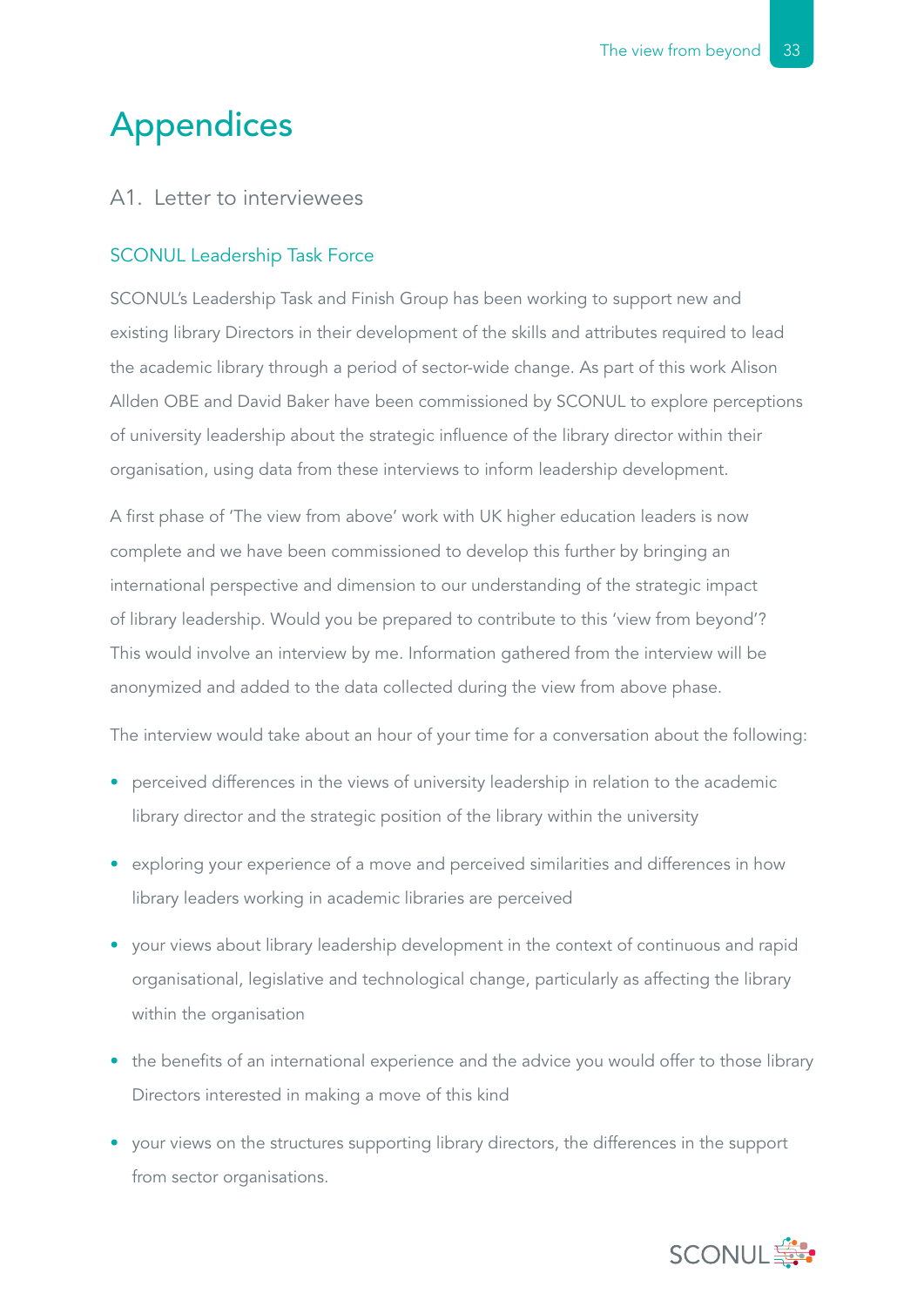If you are happy to be interviewed please would you confirm first point of contact for communication and the most effective channel for the interview to take place: Skype, conference call, etc., and I will confirm these details to our consultants who will be in touch directly to schedule an interview.

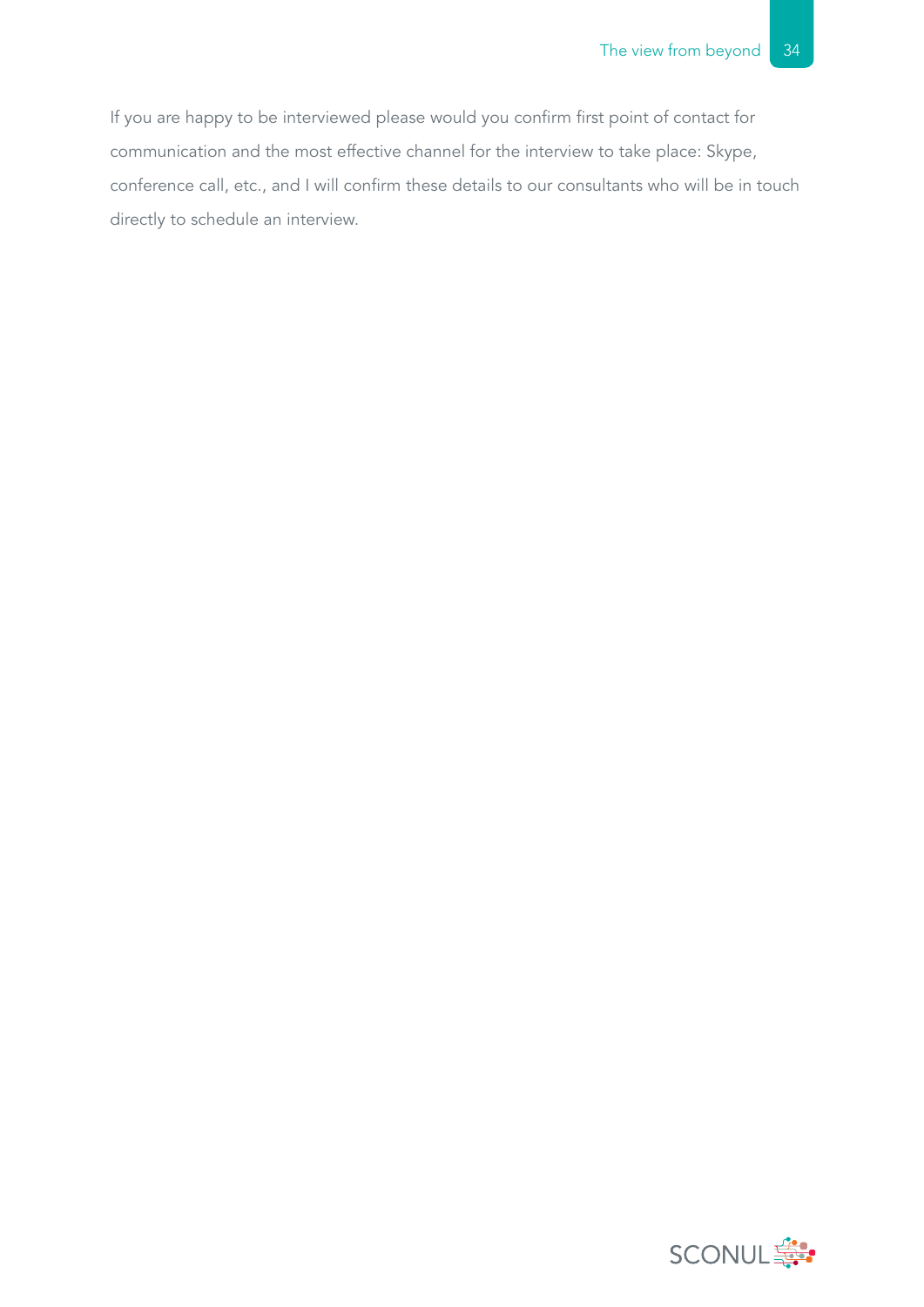## A2 Consultant biographies

## Professor David Baker

David Baker, MA, MMus, MLS, PhD, MBA, Hon FCILIP, FCILIP, FCMI, FRCO, FRSA has over 35 years' experience in higher education, including as Principal and Chief Executive of the University of St Mark and St John ('Marjon'), Plymouth (2003 – 2009) and as Deputy Chair of the UK's Joint Information Systems Committee (Jisc) (2008 – 2012). While Principal at Marjon he was Chair of GuildHE and Chair of Universities South West. Before moving to Plymouth, David was in turn Chief University Librarian, Director of Information Services and, from 1998–2003, Pro-Vice-Chancellor at the University of East Anglia. He is an alumnus of the Leadership Foundation's Top Management Programme. He has held a Chair in Strategic Information Management from the University of St Mark and St John since 2006. David led the university through the process of gaining its own taught degree awarding powers (TDAP). He chaired the Transition Board that turned Jisc from a public to a private sector organisation.

David has written widely in the field of library and information science (LIS) with 20 monographs and over 100 articles and book chapters to his credit, editing the peerreviewed *Journal of Information and Learning Science* along with two major monograph series in the field of library and information provision. He has spoken at numerous conferences, led workshops and seminars and has undertaken consultancy work in most countries in the European Union, along with significant work in Ethiopia, Kuwait, Nigeria, South Africa and the Sudan and for organisations such as the Association of Commonwealth Universities, the British Council and the World Bank.

David has led a number of large technology-based projects in the LIS sector, both in relation to digital and hybrid library development and content creation for teaching and learning. His other key professional interest and expertise has been in the field of human resources, where he has been active in major national projects as well as providing mentoring and coaching to a number of senior managers within UK HE. He also has significant experience of working at CEO level with universities and colleges. In recent years, he has been employed by a number of higher education institutions as their lead consultant on gaining

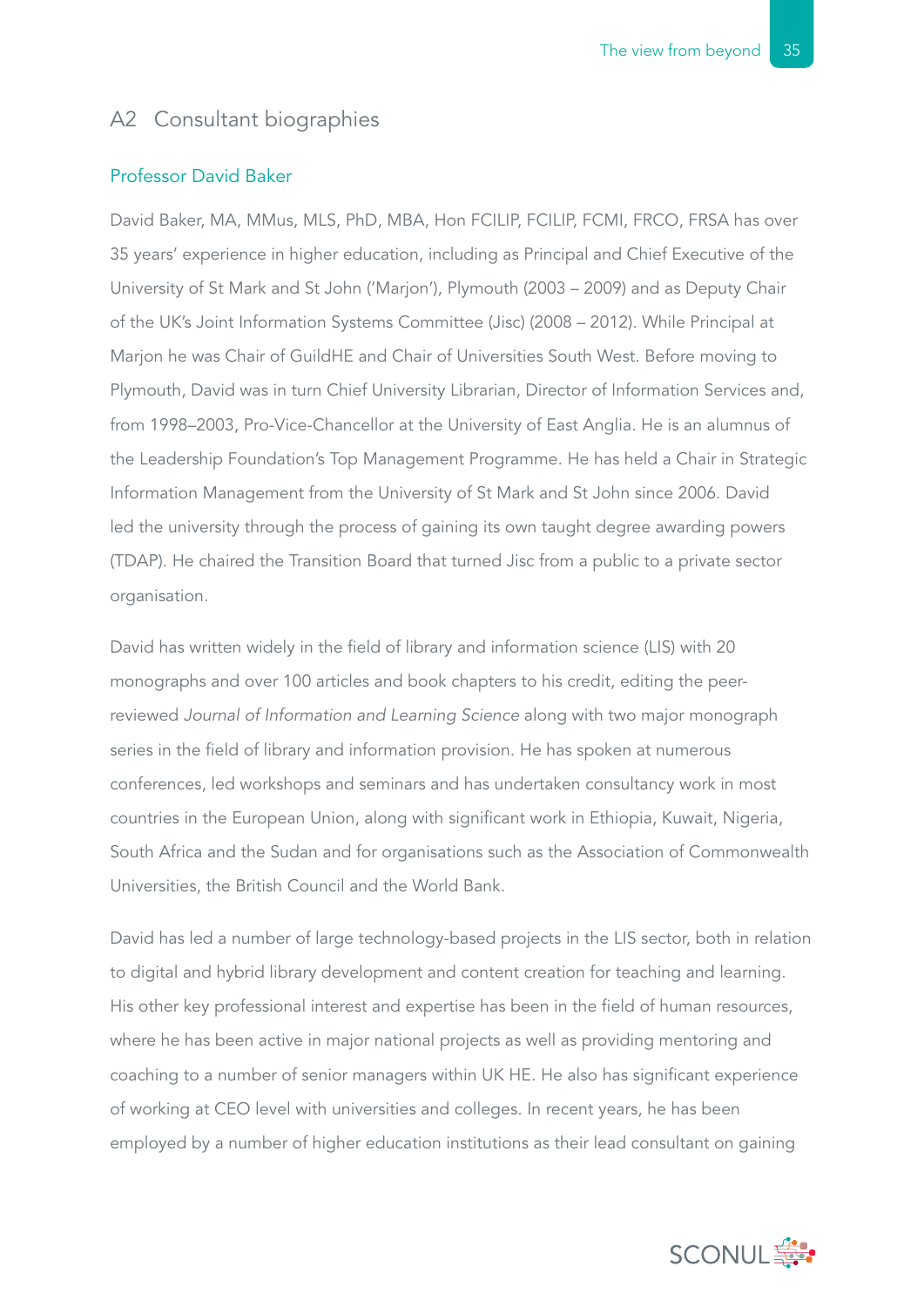taught degree awarding powers, including Regent's University London, the British School of Osteopathy and the Anglo-European University College, Bournemouth.

David is also a Principal Consultant with SERO-HE of Sheffield, having been involved in several national-level Library and Information Services projects within higher education as well as major work with Russell Group and other universities on the development of library and information provision, research support and online and distance learning development. He is a member of the boards of governors of the Universities of Northampton and South Wales, and is Chair of the Board of Governors of Trinity Academy, Halifax.

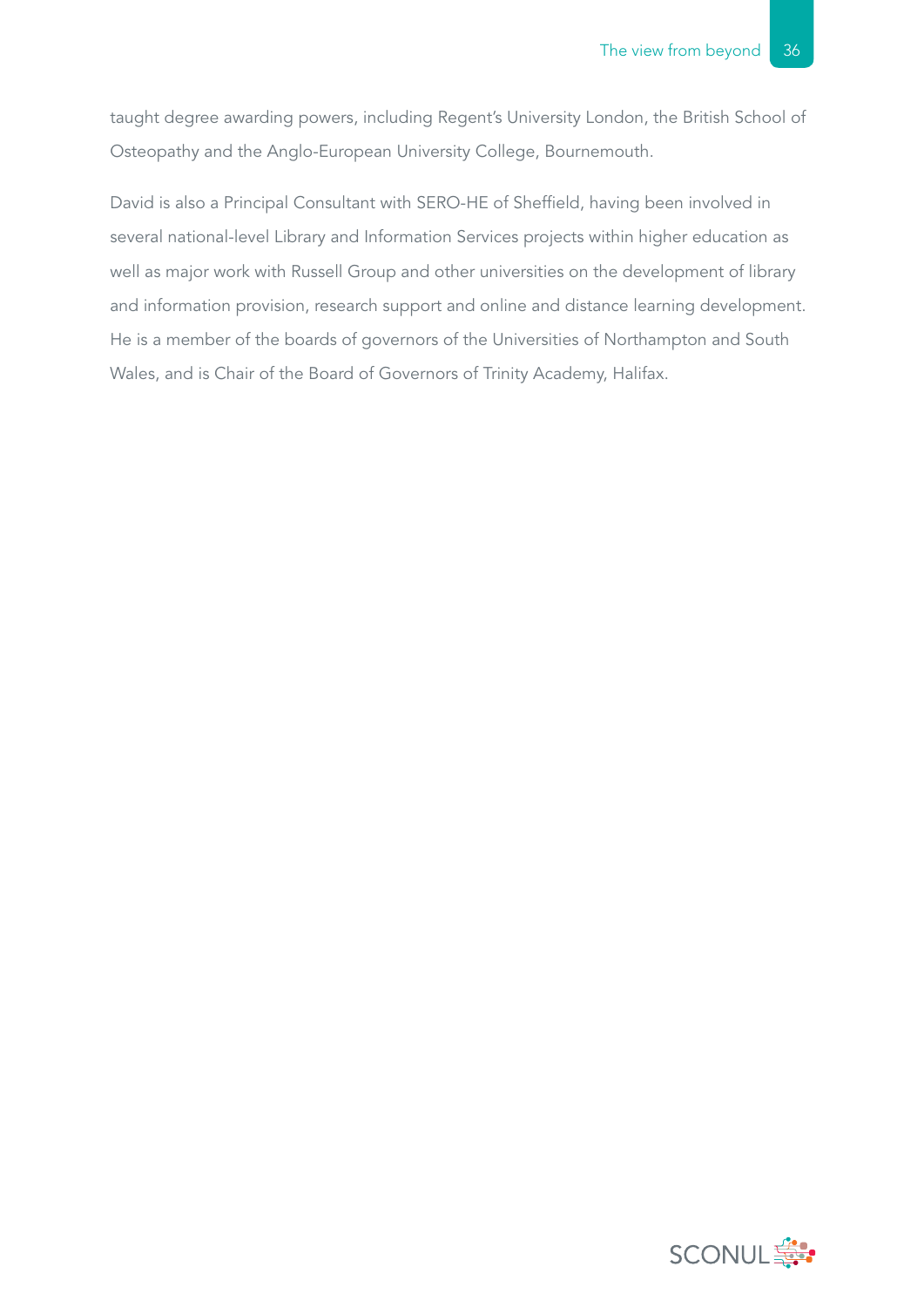#### Alison Allden OBE

Alison Allden, BA, MSc, FBCS, MCLIP, MIFA, offers a wealth of experience and know-how gained from senior experience in UK and international provision of higher education and the increasing focus on student experience. She recently retired from her role as the Chief Executive of the Higher Education Statistics Agency, which she held for six years. This charitable company collects data and creates an information base for UK universities, for use by the public, the universities themselves, students and policy makers. Prior to that Alison was on the senior executive of Bristol University as Deputy Registrar and Director of Information Services, with responsibility for all the student-facing services, including student administration, the library and IT, the residences, student welfare, sport and the Students' Union. Before that she was Director of IT at Warwick University and moved into the university sector in 1993 as Director of Computing for Goldsmiths College. Prior to that she worked in IT in the public sector, including in national museums, and began her career as a professional archaeologist.

In recent years she has sat on various national committees, including the Jisc Board supporting IT across the HE sector, concerned with data and information management, and the ESRC Research Resources Board and AHRC ICT initiative. Currently she is on the Board of Northumbria University and the Board of Regent's University London. She has also served as a school governor for two schools. She recently became a member of the Bar Standards Board. She is the external member of Cambridge University's Strategic Information Services Committee following a major review. Alison is a Principal Consultant with SERO-HE of Sheffield, and has undertaken various library and information services consultancies as well as providing coaching and mentoring for senior staff in these professional areas.

In the 2016 New Year's Honours List, Alison was awarded an OBE for services to Higher Education.